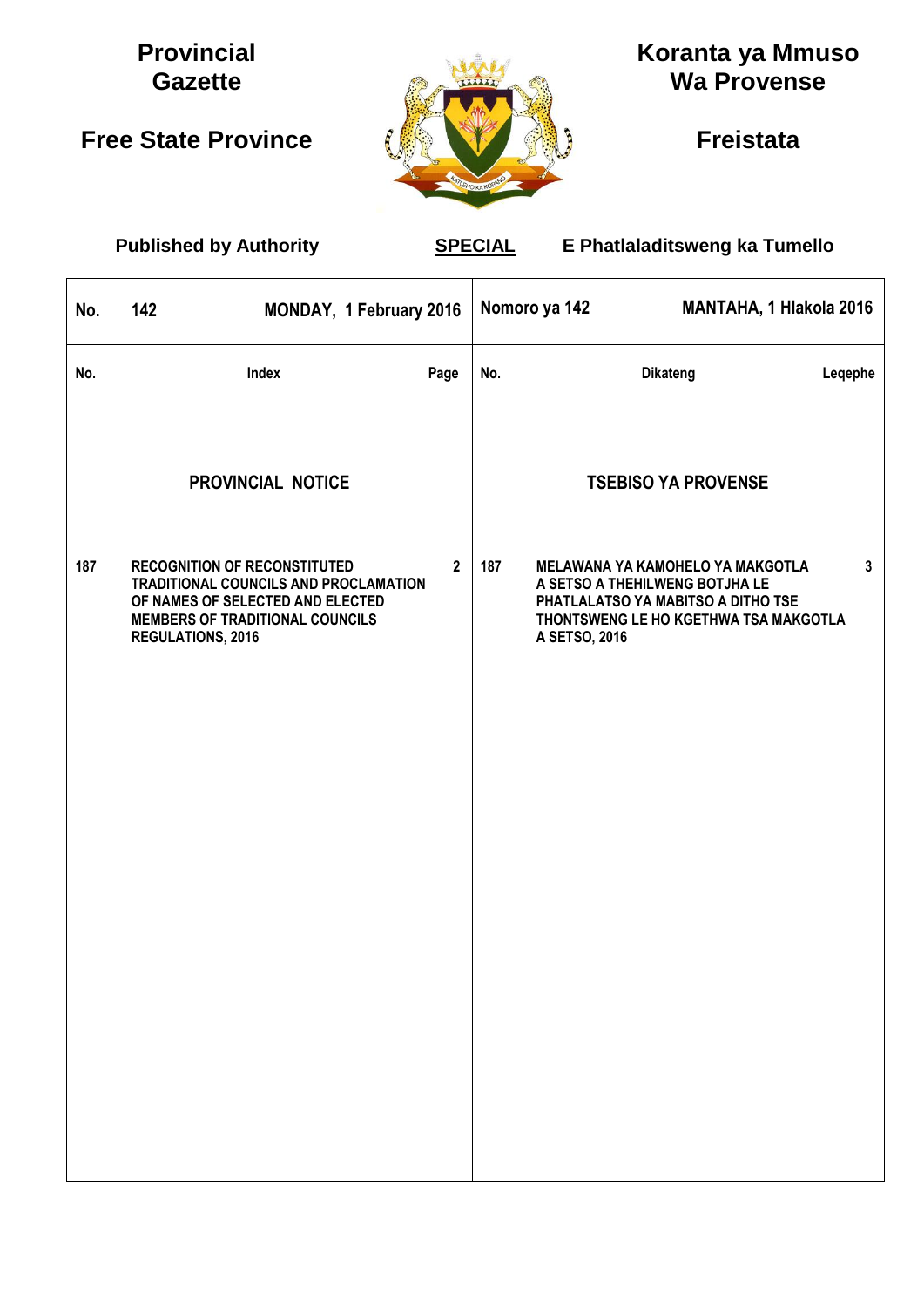#### **PROVINCIAL NOTICE \_\_\_\_\_\_\_\_\_\_\_\_\_\_**

**[No. 187 of 2015]**

### **FREE STATE TRADITIONAL LEADERSHIP AND GOVERNANCE ACT, 2005 (ACT NO. 8 OF 2005)**

### **RECOGNITION OF RECONSTITUTED TRADITIONAL COUNCILS REGULATIONS AND PROCLAMATION OF NAMES OF SELECTED AND ELECTED MEMBERS OF TRADITIONAL COUNCILS, 2016**

Under the powers vested in me by section 7 of the Free State Traditional Leadership and Governance Act, Act No. 8 of 2005, read with regulation 3 of the Free State Traditional Leadership and Governance Reconstitution of Traditional Councils Regulations, 2013, No 49 of 06 September 2013, I, Elias Sekgobela Magashule, Premier of the Free State Province, hereby recognize the reconstituted traditional councils as set out in Part A of the Schedule and proclaim the names of the selected and elected members of the traditional councils as set out in Part B of the Schedule.

The names of members of reconstituted traditional councils are also set out in the Schedule.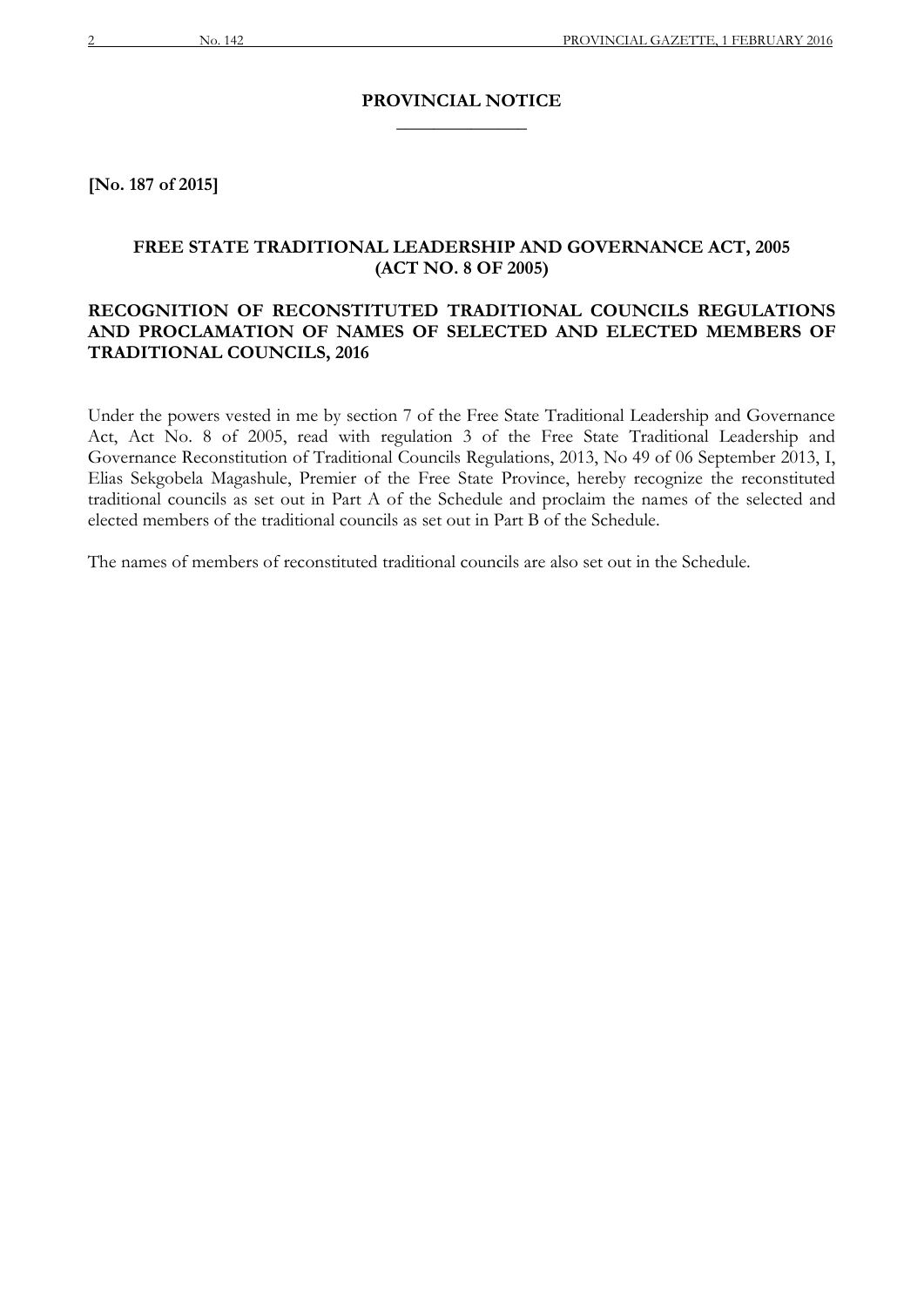#### **TSEBISO YA PROVENSE \_\_\_\_\_\_\_\_\_\_\_\_\_\_**

**[Ya Nomoro ya 187 ya 2015]**

#### **MOLAO WA FREISTATA WA BORENA BA SETSO LE PUSO, WA 2005 (MOLAO 8 WA 2005)**

### **KAMOHELO YA MELAWANA YA MAKGOTLA A SETSO A THEHILWENG BOTJHA LE PHATLALATSO YA MABITSO A DITHO TSE THONTSWENG LE HO KGETHWA TSA MAKGOTLA A SETSO, 2016**

Ka matla ao ke a filweng karolong ya 7 ya Molao wa Borena ba Setso le Puso wa Freistata, Molao wa 8 wa 2005, o balwa le molawana wa 3 wa Freistata wa Borena ba Setso le Melawana ya ho etswa botjha ha Makgotla a Setso, wa 2013, wa 49 wa la 06 Loetse 2013, Nna, Elias Sekgobela Magashule, Tonakgolo ya Provense ya Freistata, ke amohela makgotla a setso a thehilweng botjha jwalo ka ha ho ngotswe Karolong ya A Shejuleng le ho phatlalatsa mabitso a ditho tse thontsweng le ho kgethwa tsa makgotla a setso jwalo ka ha ho ngotswe Karolong ya B Shejuleng.

Mabitso a ditho tsa makgotla a thehilweng botjha le ona a kenyeleditswe Shejuleng.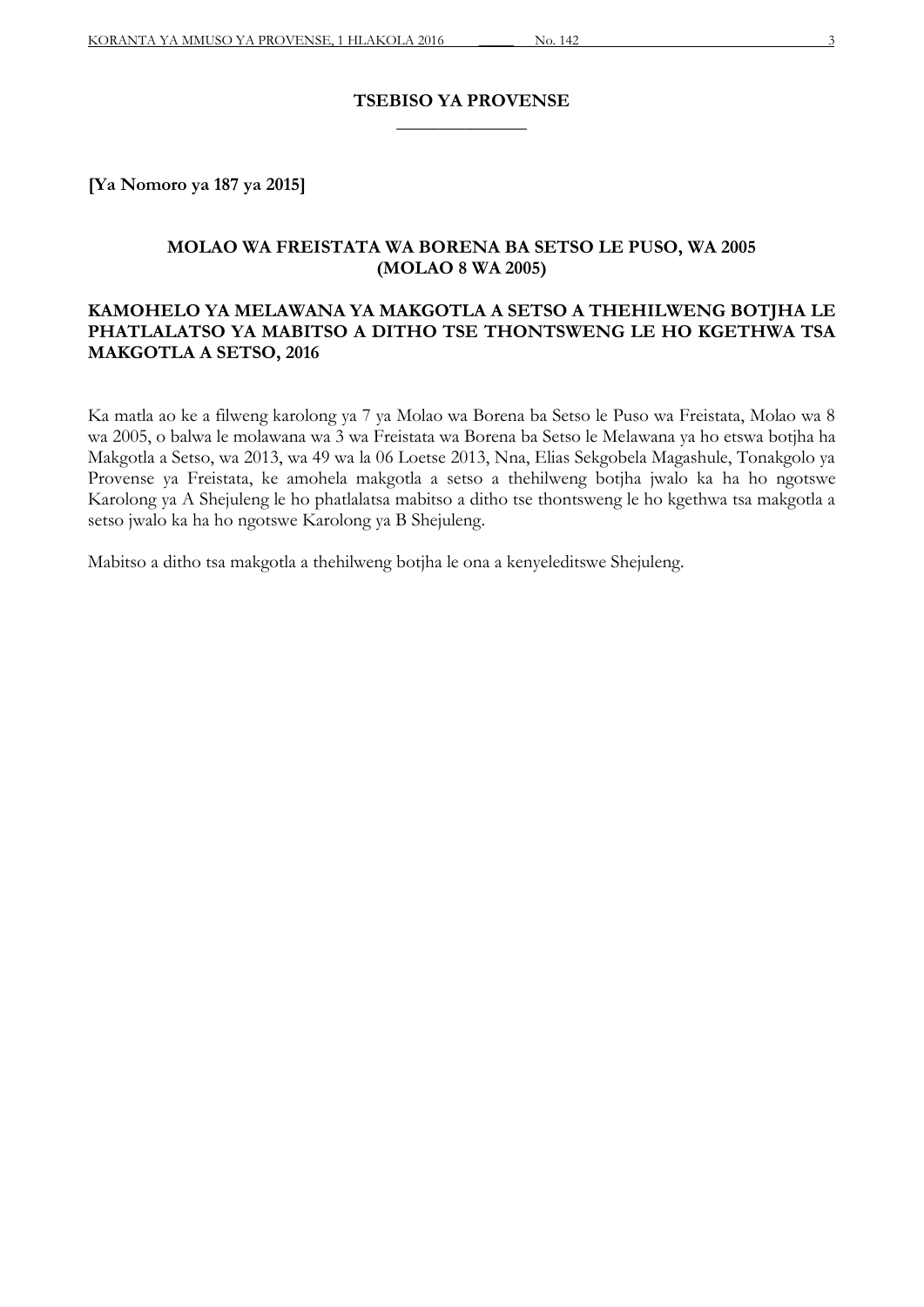## **SCHEDULE**

## **PART A: TABLE OF RECONSTITUTED OF TRADITIONAL COUNCILS**

|     | Traditional | Senior      | No.<br>of <sub>1</sub> | No.<br>of      | Male | Female | Total |
|-----|-------------|-------------|------------------------|----------------|------|--------|-------|
|     | Council     | Traditional | Selected               | Elected        |      |        |       |
|     |             | Leader      | <b>Members</b>         | <b>Members</b> |      |        |       |
| 1.  | Thaba Bosiu |             | 10                     |                | 11   | 7      | 18    |
| 2.  | Bolata      |             | 10                     |                | 11   |        | 18    |
| 3.  | Dinkweng    |             | 10                     | 7              | 8    | 10     | 18    |
| 4.  | Thaba Tsoeu | 1           | 10                     | 7              | 12   | 6      | 18    |
| 5.  | Monontsha   |             | 10                     | 7              | 12   | 6      | 18    |
| 6.  | Thibella    |             | 10                     | 7              | 12   | 6      | 18    |
| 7.  | Kgolokoe    |             | 10                     | 7              | 12   | 6      | 18    |
| 8.  | Mabolela    |             | 14                     | 9              | 15   | 9      | 24    |
| 9.  | Matsieng    |             | 14                     | 9              | 16   | 8      | 24    |
| 10. | Phomolong   |             | 14                     | 9              | 16   | 8      | 24    |
| 11. | Namahali    |             | 14                     | 9              | 17   |        | 24    |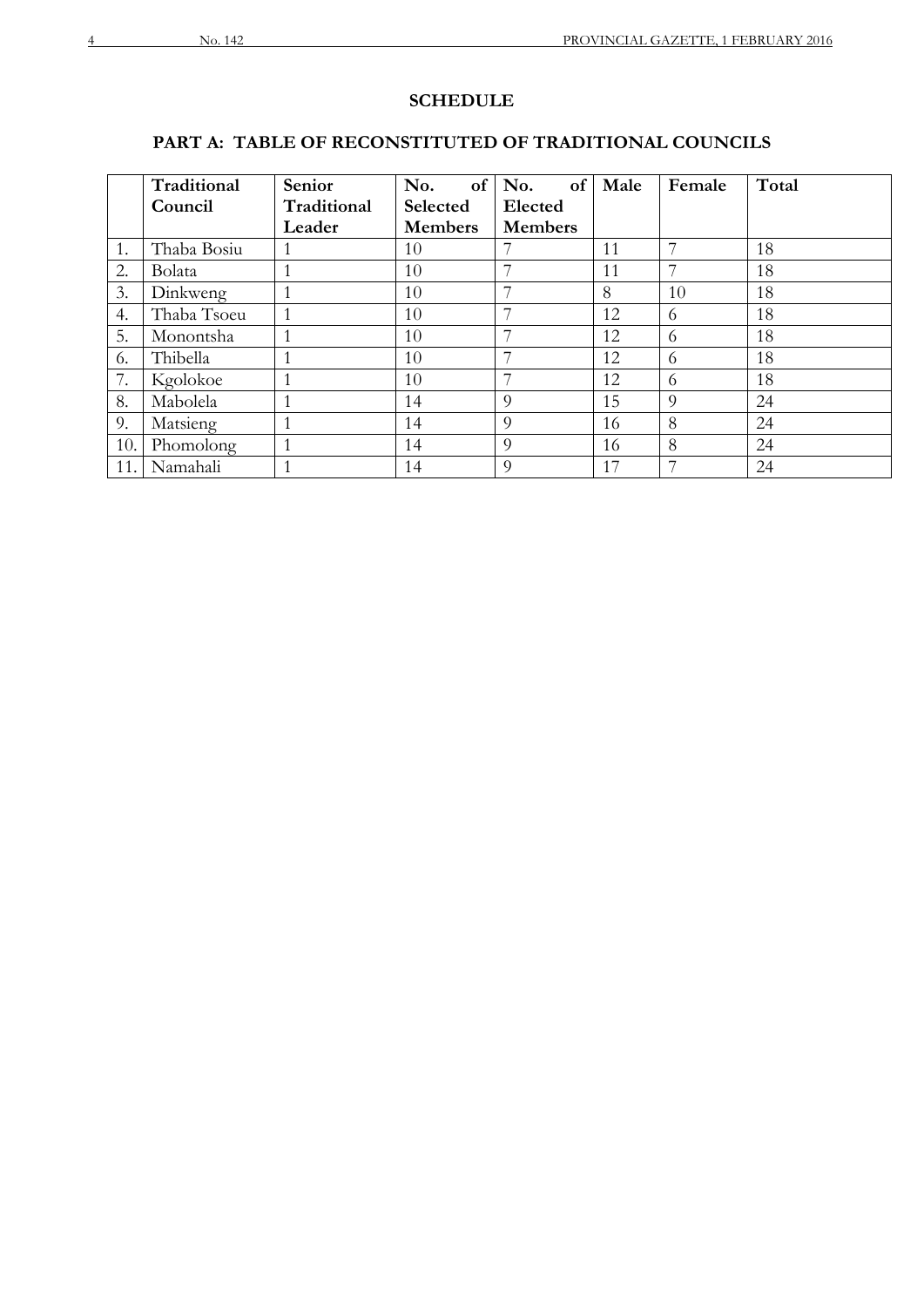# **SHEJULE**

# **KAROLO YA A: LENANE LA MAKGOTLA A SETSO A THEHILWENG BOTJHA**

|    | Lekgotla<br>la | Morena<br>wa | Palo<br>ya   | Palo<br>va | Ba batona | Ba<br>batshe             | Palo      |
|----|----------------|--------------|--------------|------------|-----------|--------------------------|-----------|
|    | <b>Setso</b>   | Sehlooho     | Ditho<br>tse | Ditho tse  |           | hadi                     | Kakaretso |
|    |                |              | Thontswe     | Kgethilwe  |           |                          |           |
|    |                |              | ng           | ng         |           |                          |           |
| 1  | Thaba Bosiu    | $\mathbf{1}$ | 10           |            | 11        | $\overline{\phantom{a}}$ | 18        |
| 2  | Bolata         | 1            | 10           | 7          | 11        | $\overline{\phantom{a}}$ | 18        |
| 3  | Dinkweng       | 1            | 10           |            | 8         | 10                       | 18        |
| 4  | Thaba Tsoeu    | 1            | 10           | 7          | 12        | 6                        | 18        |
| 5  | Monontsha      |              | 10           |            | 12        | 6                        | 18        |
| 6  | Thibella       |              | 10           |            | 12        | 6                        | 18        |
| 7  | Kgolokoe       |              | 10           |            | 12        | 6                        | 18        |
| 8  | Mabolela       |              | 14           | 9          | 15        | 9                        | 24        |
| 9  | Matsieng       |              | 14           | 9          | 16        | 8                        | 24        |
| 10 | Phomolong      |              | 14           | 9          | 16        | 8                        | 24        |
| 11 | Namahali       |              | 14           | $\Omega$   | 17        | $\overline{\phantom{a}}$ | 24        |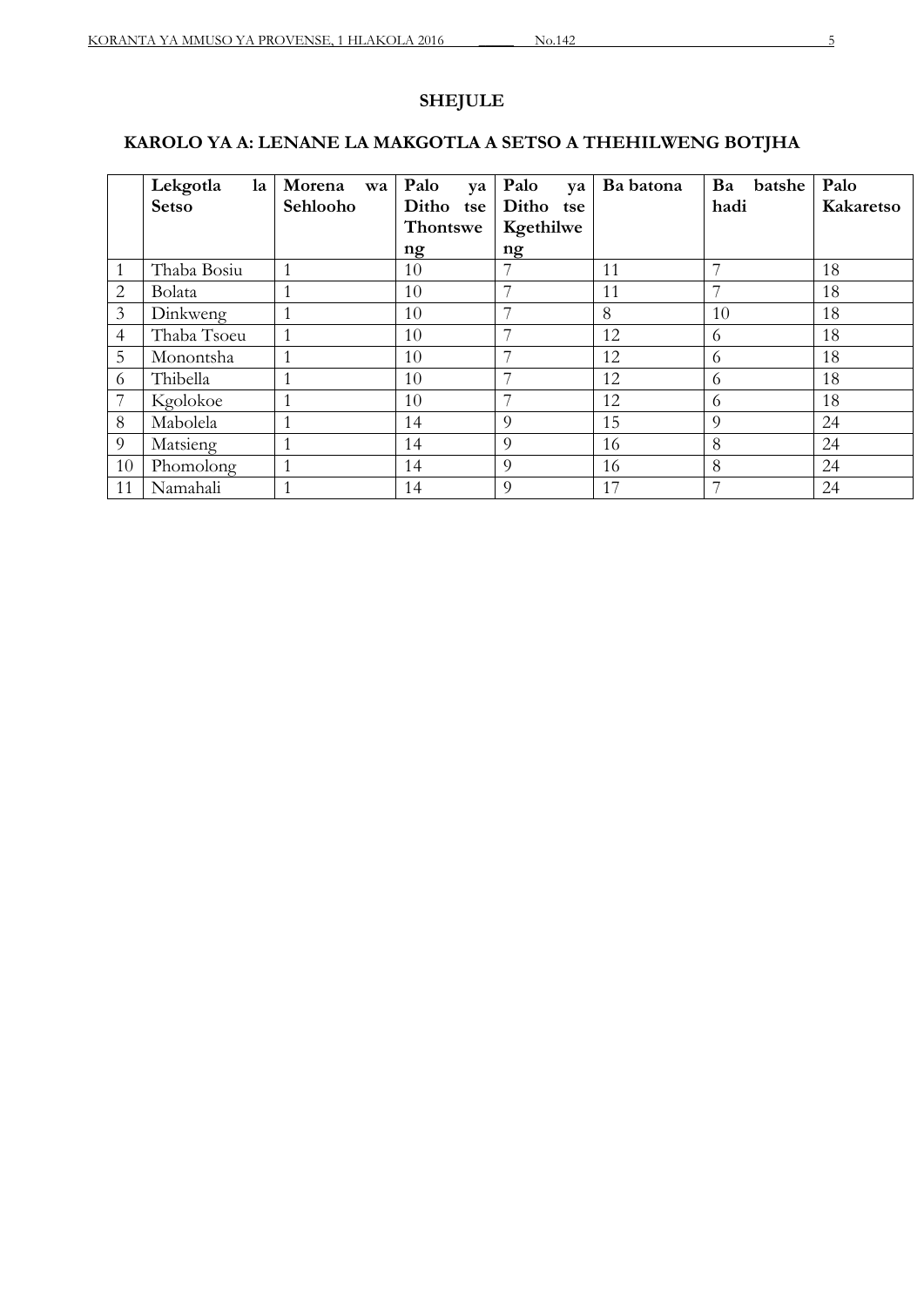### **PART B**: **NAMES OF MEMBERS OF RECONSTITUTED TRADITIONAL COUNCILS**

(Regulation 3 of the Free State Traditional Leadership and Governance Reconstitution of Traditional Councils Regulations, 2013, No 49 of 06 September 2013)

#### **LIST OF SELECTED AND ELECTED MEMBERS OF TRADITIONAL COUNCILS**

|       | THABA BOSIU TRADITIONAL COUNCIL |                         |               |                  |                |
|-------|---------------------------------|-------------------------|---------------|------------------|----------------|
|       | <b>CATEGORY</b>                 | <b>NAME</b>             | <b>GENDER</b> | <b>ID NUMBER</b> | <b>VILLAGE</b> |
| 1.    | Traditional<br>Senior           | Mopeli Neo Alfred       | Male          | 901225 6053 089  | Bosiu<br>Thaba |
|       | Leaders                         |                         |               |                  | TC             |
| 2.    | Royal<br>Family                 | Mopeli<br>Mohlakotshana | Female        | 820407 1016 083  | Bosiu<br>Thaba |
|       | Member                          | Mary                    |               |                  | TC             |
| 3.    | Family<br>Royal                 | Mopedi<br>Mantoetse     | Female        | 390921 0285 085  | Bosiu<br>Thaba |
|       | Member                          | Esther                  |               |                  | <b>TC</b>      |
| 4.    | Royal<br>Family                 | Tshabalala Josinah      | Female        | 560618 0810 086  | Bosiu<br>Thaba |
|       | Member                          |                         |               |                  | <b>TC</b>      |
| 5.    | Ordinary Community              | Mahwa<br>Ntsamayeng     | Female        | 820812 0680 088  | Thaba<br>Bosiu |
|       | Member                          | Esther                  |               |                  | <b>TC</b>      |
| 6.    | Ordinary                        | Sithole Mojalefa Manase | Male          | 510523 5418 086  | Bosiu<br>Thaba |
|       | Community Member                |                         |               |                  | TC             |
| 7.    | Headman                         | Mohlakwana<br>Mopeli    | Male          | 760512 5914 084  | Thaba Bosiu    |
|       |                                 | Henry                   |               |                  |                |
| 8.    | Headman                         | Moloi<br>Matsiliso      | Female        | 330705 0213 087  | Ha-Polane      |
|       |                                 | Francinah               |               |                  |                |
| 9.    | Headwoman                       | Mopeli Thoko Norah      | Female        | 520910 0692 088  | Qoqolosing     |
| 10.   | Headman                         | Mohale Tholang          | Male          | 550216 5701 087  | Mankeng        |
| 11.   | Headman                         | Mahlaba Seth Bulo       | Male          | 481221 5328 083  | Mafikeng       |
| 12.   | <b>Elected Member</b>           | Chalale Pule John       | Male          | 790601 6136 088  | Thaba Bosiu    |
| 13.   | Elected Member                  | Molise Maliehe Alfons   | Male          | 470219 5346 082  |                |
| 14.   | Elected Member                  | Molaba<br>Richard       | Male          | 591006 5389 087  | Qoqolosing     |
|       |                                 | Moletelo                |               |                  |                |
| 15.   | Elected Member                  | Teboho<br>Nchocho       | Male          | 610503 5390 088  |                |
|       |                                 | Stephen                 |               |                  |                |
|       | 16. Elected Member              | Mahlaba<br>Alfred Male  |               | 571010 5932 080  | Mankeng        |
|       |                                 | Maqaleng                |               |                  |                |
| 17.   | <b>Elected Member</b>           | Moloi Mosuwe Simon      | Male          | 631005 5045 089  | Mafikeng       |
| 18.   | <b>Elected Member</b>           | Gonkhe Puseletso Sofia  | Female        | 580601 0559 081  | Ha-Polane      |
| Total |                                 |                         | Male $=11$    |                  |                |
|       |                                 |                         | Female $= 7$  |                  |                |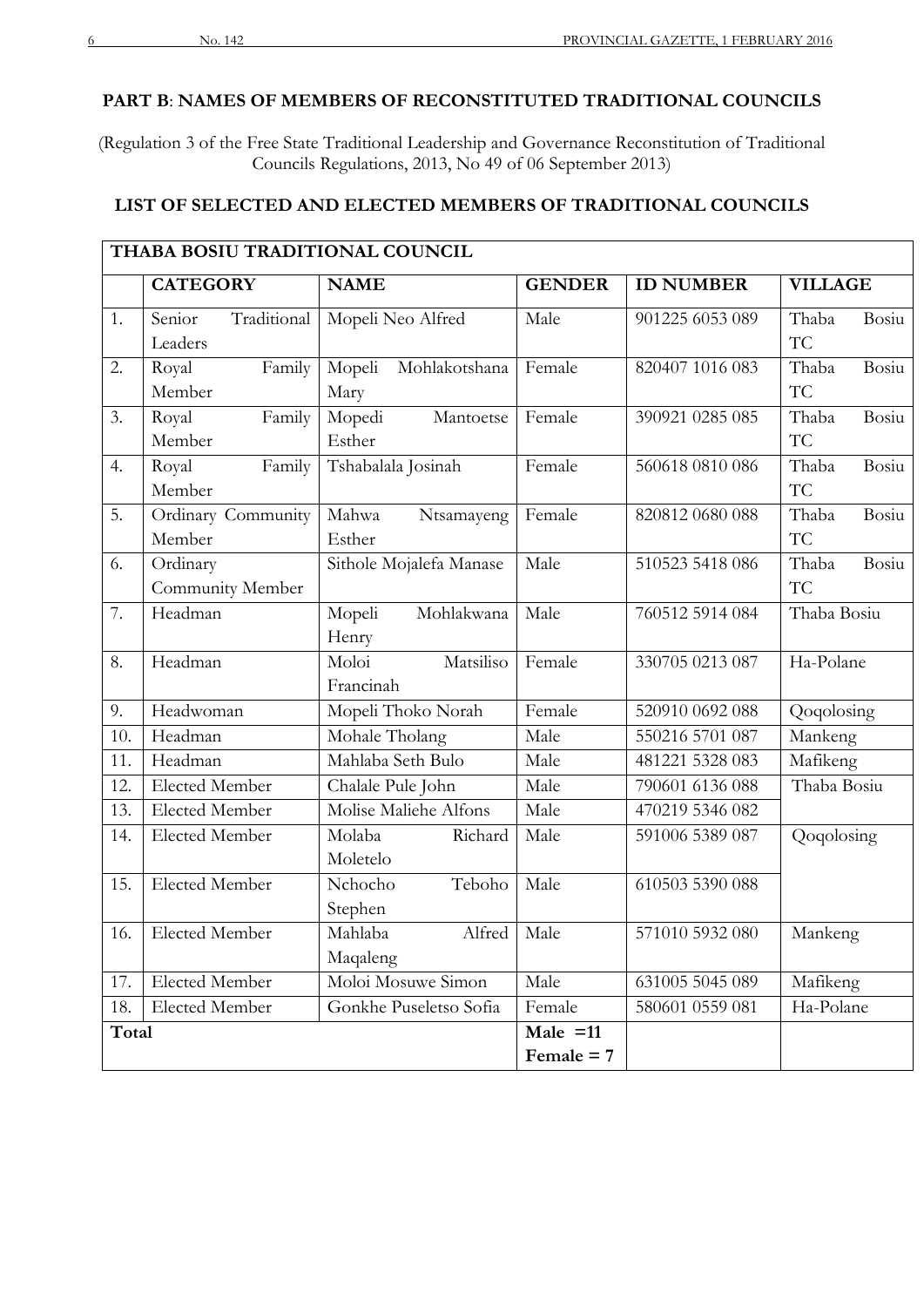## **KAROLO YA B**: **MABITSO A DITHO TSA MAKGOTLA A SETSO A THEHILWENG BOTJHA**

(Molawana wa 3 wa Freistata wa Borena ba Setso le Melawana ya ho etswa botjha ha Makgotla a Setso, wa 2013, wa 49 wa la 06 Loetse 2013)

## **LENANE LA DITHO TSA MAKGOTLA A SETSO TSE THONTSWENG LE TSE KGETHILWENG**

|     | <b>MOKGAHLEL</b><br>O      | <b>LEBITSO</b>                  | <b>BONG</b>                                 | NOMORO YA<br><b>BOITSEBISO</b> | <b>MOTSE</b>         |
|-----|----------------------------|---------------------------------|---------------------------------------------|--------------------------------|----------------------|
| 1.  | Morena<br>wa<br>Sehlooho   | Mopeli Neo Alfred               | E motona                                    | 901225 6053 089                | Thaba<br>Bosiu<br>TC |
| 2.  | Setho sa Borena            | Mohlakotshana<br>Mopeli<br>Mary | E motshehadi                                | 820407 1016 083                | Thaba<br>Bosiu<br>TC |
| 3.  | Setho sa Borena            | Mopedi Mantoetse Esther         | E motshehadi                                | 390921 0285 085                | Bosiu<br>Thaba<br>TC |
| 4.  | Setho sa Borena            | Tshabalala Josinah              | E motshehadi                                | 560618 0810 086                | Thaba<br>Bosiu<br>TC |
| 5.  | Moahi                      | Mahwa<br>Ntsamayeng<br>Esther   | E motshehadi                                | 820812 0680 088                | Thaba<br>Bosiu<br>TC |
| 6.  | Moahi                      | Sithole Mojalefa Manase         | E motona                                    | 510523 5418 086                | Thaba<br>Bosiu<br>TC |
| 7.  | Morena wa motse            | Mohlakwana<br>Mopeli<br>Henry   | E motona                                    | 760512 5914 084                | Thaba Bosiu          |
| 8.  | Morena wa motse            | Moloi Matsiliso Francinah       | E motshehadi                                | 330705 0213 087                | Ha-Polane            |
| 9.  | Morena wa motse            | Mopeli Thoko Norah              | E motshehadi                                | 520910 0692 088                | Qoqolosing           |
| 10. | Morena wa motse            | Mohale Tholang                  | E motona                                    | 550216 5701 087                | Mankeng              |
| 11. | Morena wa motse            | Mahlaba Seth Bulo               | E motona                                    | 481221 5328 083                | Mafikeng             |
| 12. | Setho<br>se<br>Kgethilweng | Chalale Pule John               | E motona                                    | 790601 6136 088                | Thaba Bosiu          |
| 13. | Setho<br>se<br>Kgethilweng | Molise Maliehe Alfons           | E motona                                    | 470219 5346 082                |                      |
| 14. | Setho<br>se<br>Kgethilweng | Molaba Richard Moletelo         | E motona                                    | 591006 5389 087                | Qoqolosing           |
| 15. | Setho<br>se<br>Kgethilweng | Teboho<br>Nchocho<br>Stephen    | E motona                                    | 610503 5390 088                |                      |
| 16. | Setho<br>se<br>Kgethilweng | Mahlaba Alfred Maqaleng         | E motona                                    | 571010 5932 080                | Mankeng              |
| 17. | Setho<br>se<br>Kgethilweng | Moloi Mosuwe Simon              | E motona                                    | 631005 5045 089                | Mafikeng             |
| 18. | Setho<br>se<br>Kgethilweng | Gonkhe Puseletso Sofia          | E motshehadi                                | 580601 0559 081                | Ha-Polane            |
|     | Palo Kakaretso             |                                 | Ba batona = 11<br>batshehadi<br>Ba<br>$= 7$ |                                |                      |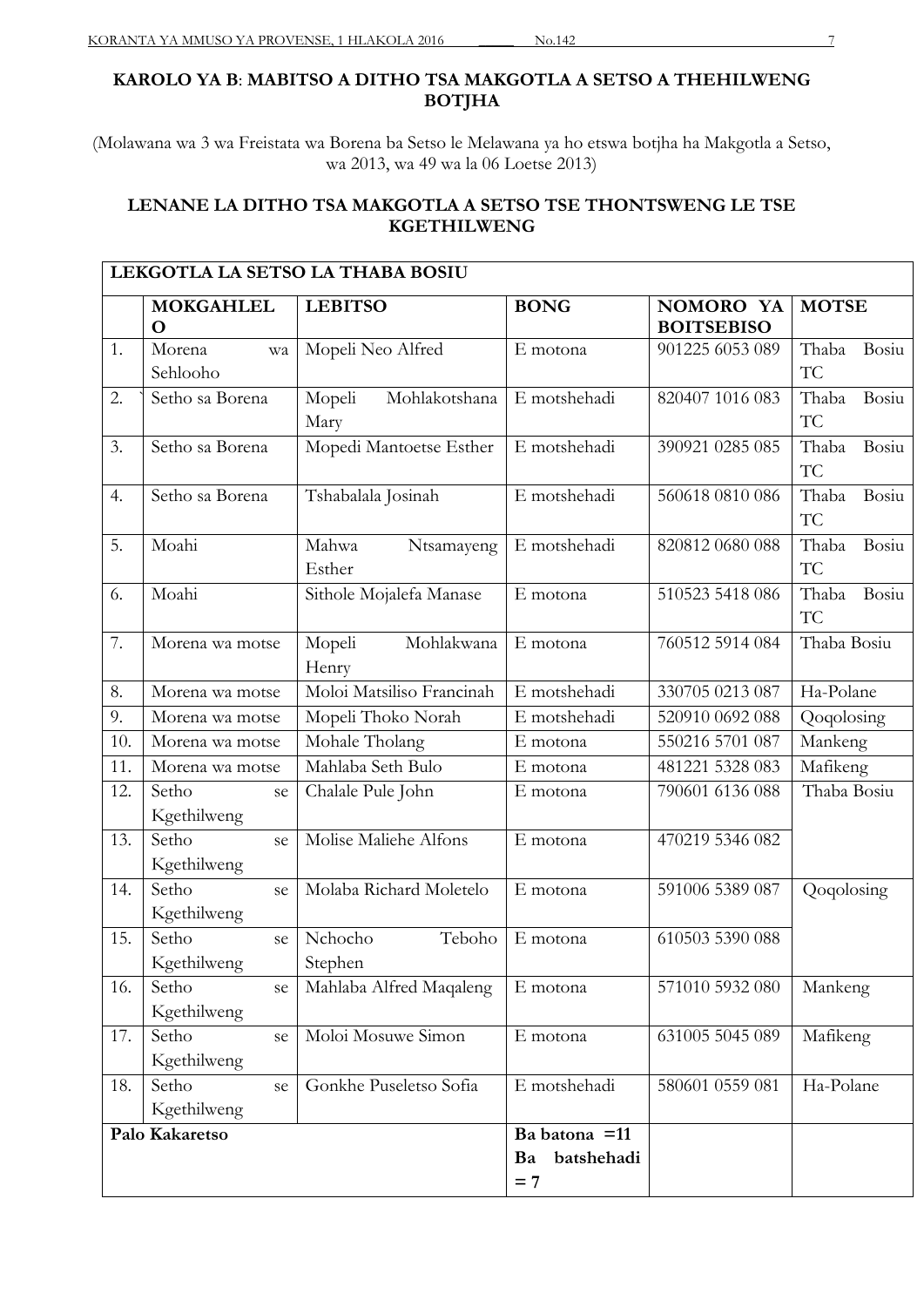|       | DINKWENG TRADITIONAL COUNCIL |                         |               |                  |                |  |  |  |
|-------|------------------------------|-------------------------|---------------|------------------|----------------|--|--|--|
|       | <b>CATEGORY</b>              | <b>NAME</b>             | <b>GENDER</b> | <b>ID NUMBER</b> | <b>VILLAGE</b> |  |  |  |
| 1.    | Senior Traditional           | Molefe Pinare Edwin     | Male          | 460401 5257 087  | Dinkoeng TC    |  |  |  |
|       | Leader                       |                         |               |                  |                |  |  |  |
| 2.    | Family<br>Royal              | Molefe Tiisetso Jack    | Male          | 910123 6160 088  | Dinkoeng TC    |  |  |  |
|       | Member                       |                         |               |                  |                |  |  |  |
| 3.    | Family<br>Royal              | Mota Josephine Felleng  | Female        | 660528 0330 085  | Dinkoeng TC    |  |  |  |
|       | Member                       |                         |               |                  |                |  |  |  |
| 4.    | Family<br>Royal              | Molife Agnes Nomusa     | Female        | 711113 0578 089  | Dinkoeng TC    |  |  |  |
|       | Member                       |                         |               |                  |                |  |  |  |
| 5.    | Ordinary                     | Makhoba<br>Malefetsane  | Male          | 591108 5627 084  | Dinkoeng TC    |  |  |  |
|       | Community                    | Ezekiel                 |               |                  |                |  |  |  |
|       | Member                       |                         |               |                  |                |  |  |  |
| 6.    | Ordinary                     | Ncana Tseisa            | Male          | 391019 5260 085  | Dinkoeng TC    |  |  |  |
|       | Community                    |                         |               |                  |                |  |  |  |
|       | Member                       |                         |               |                  |                |  |  |  |
| 7.    | Headmen                      | Motloung<br>Moenyane    | Male          | 441018 5161 087  | Matsoakeng     |  |  |  |
|       |                              | Isaac                   |               |                  |                |  |  |  |
| 8.    | Headwoman                    | Khaba Mathoto Francina  | Female        | 560323 0749 083  | Matsopaneng    |  |  |  |
| 9.    | Headwoman                    | Molefe<br>Mphahleng     | Female        | 790419 0714 085  | Dinkoeng       |  |  |  |
|       |                              | Adeline                 |               |                  |                |  |  |  |
| 10.   | Headwoman                    | Nyamate<br>Makgauta     | Female        | 670606 1252 082  | Jwalaboholo    |  |  |  |
|       |                              | Jemina                  |               |                  |                |  |  |  |
| 11.   | Headwoman                    | Mahlafuna Albertina     | Female        | 570507 0941 082  | Pitseng        |  |  |  |
| 12.   | <b>Elected Member</b>        | Lakaje Nkwehatsi Paulus | Male          | 600316 5662 089  | Pitseng        |  |  |  |
| 13.   | <b>Elected Member</b>        | Mabuya Mapula Sarah     | Female        | 631216 0957 083  | Matswakeng     |  |  |  |
| 14.   | Elected Member               | Lakaje Dineo Alice      | Female        | 720118 0452 085  |                |  |  |  |
| 15.   | <b>Elected Member</b>        | Molefe Palesa Adelina   | Female        | 911220 0586 083  | Dinkweng       |  |  |  |
| 16.   | Elected Member               | Mosia Betty Emily       | Female        | 530605 0705 082  |                |  |  |  |
| 17.   | Elected Member               | Moloi Doctor Paulos     | Male          | 650206 5262 080  | Matsopaneng    |  |  |  |
| 18.   | Elected Member               | Gatebe<br>Mapeshwane    | Male          | 830626 6435 083  | Jwalaboholo    |  |  |  |
|       |                              | Fanyan                  |               |                  |                |  |  |  |
| Total |                              |                         | Male=8        |                  |                |  |  |  |
|       |                              |                         | Female=10     |                  |                |  |  |  |
|       |                              |                         |               |                  |                |  |  |  |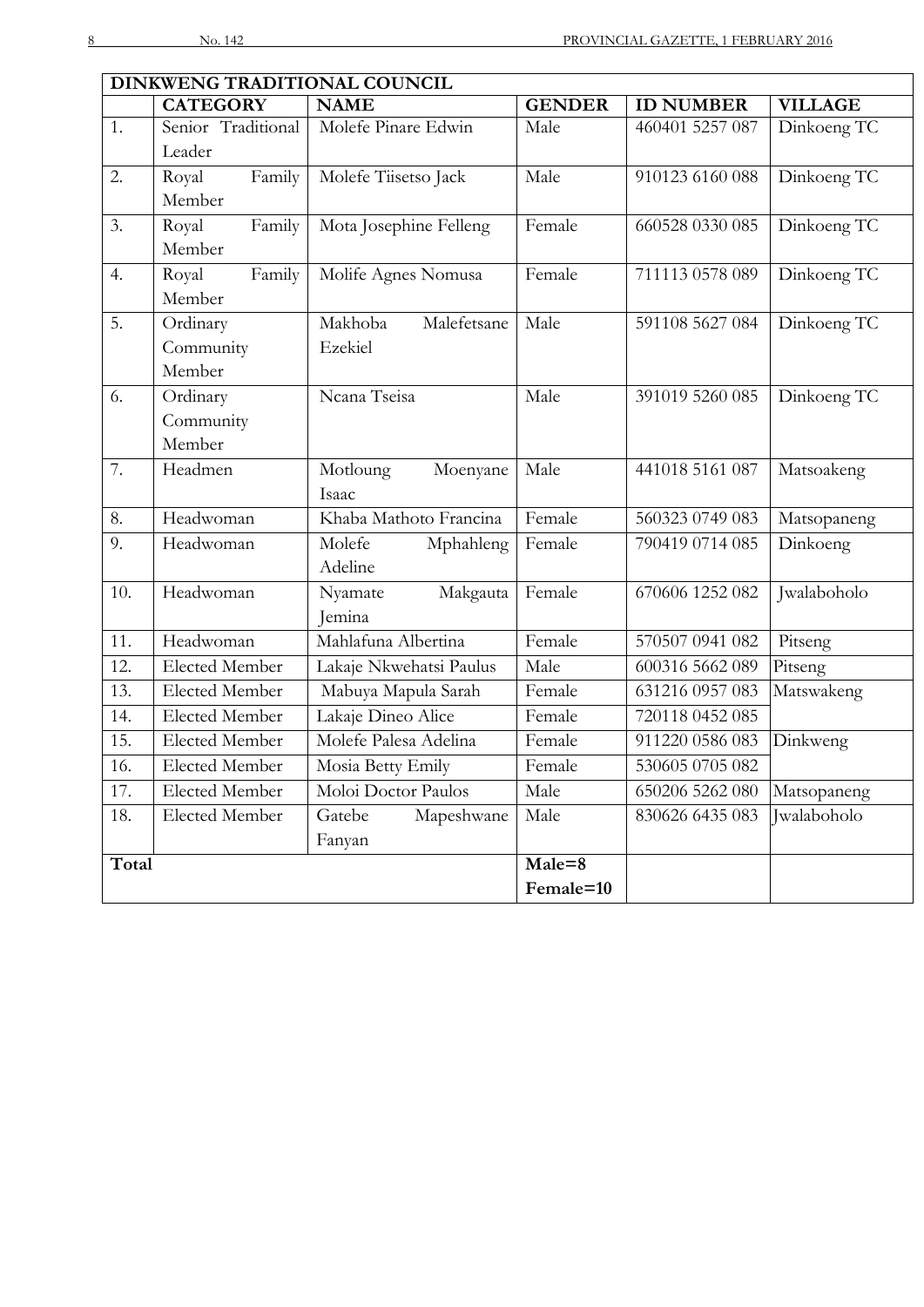| LEKGOTLA LA SETSO LA DINKWENG |                            |                                    |              |                                |              |  |
|-------------------------------|----------------------------|------------------------------------|--------------|--------------------------------|--------------|--|
|                               | <b>MOKGAHLE</b><br>LO      | <b>LEBITSO</b>                     | <b>BONG</b>  | NOMORO YA<br><b>BOITSEBISO</b> | <b>MOTSE</b> |  |
| $\mathbf{1}$                  | Morena<br>wa<br>Sehlooho   | Molefe Pinare Edwin                | E motona     | 460401 5257 087                | Dinkoeng TC  |  |
| $\overline{2}$                | Setho<br>sa<br>Borena      | Molefe Tiisetso Jack               | E motona     | 910123 6160 088                | Dinkoeng TC  |  |
| $\mathfrak{Z}$                | Setho<br>sa<br>Borena      | Mota Josephine Felleng             | E motshehadi | 660528 0330 085                | Dinkoeng TC  |  |
| $\overline{4}$                | Setho<br>sa<br>Borena      | Molife Agnes Nomusa                | E motshehadi | 711113 0578 089                | Dinkoeng TC  |  |
| 5                             | Moahi                      | Makhoba E motonafetsane<br>Ezekiel | E motona     | 591108 5627 084                | Dinkoeng TC  |  |
| 6                             | Moahi                      | Ncana Tseisa                       | E motona     | 391019 5260 085                | Dinkoeng TC  |  |
| $\overline{7}$                | Morena<br>wa<br>motse      | Motloung Moenyane Isaac            | E motona     | 441018 5161 087                | Matsoakeng   |  |
| 8                             | Morena<br>wa<br>motse      | Khaba Mathoto Francina             | E motshehadi | 560323 0749 083                | Matsopaneng  |  |
| 9                             | Morena<br>wa<br>motse      | Molefe Mphahleng Adeline           | E motshehadi | 790419 0714 085                | Dinkoeng     |  |
| 10                            | Morena<br>wa<br>motse      | Nyamate Makgauta Jemina            | E motshehadi | 670606 1252 082                | Jwalaboholo  |  |
| 11                            | Morena<br>wa<br>motse      | Mahlafuna Albertina                | E motshehadi | 570507 0941 082                | Pitseng      |  |
| 12                            | Setho<br>se<br>Kgethilweng | Lakaje Nkwehatsi Paulus            | E motona     | 600316 5662 089                | Pitseng      |  |
| 13                            | Setho<br>se<br>Kgethilweng | Mabuya Mapula Sarah                | E motshehadi | 631216 0957 083                | Matswakeng   |  |
| 14                            | Setho<br>se<br>Kgethilweng | Lakaje Dineo Alice                 | E motshehadi | 720118 0452 085                |              |  |
| 15                            | Setho<br>se<br>Kgethilweng | Molefe Palesa Adelina              | E motshehadi | 911220 0586 083                | Dinkweng     |  |
| 16                            | Setho<br>se<br>Kgethilweng | Mosia Betty Emily                  | E motshehadi | 530605 0705 082                |              |  |
| 17                            | Setho<br>se<br>Kgethilweng | Moloi Doctor Paulos                | E motona     | 650206 5262 080                | Matsopaneng  |  |
| 18                            | Setho<br>se<br>Kgethilweng | Gatebe<br>Mapeshwane<br>Fanyan     | E motona     | 830626 6435 083                | Jwalaboholo  |  |
|                               | Palo Kakaretso             |                                    | Ba batona=8  |                                |              |  |
|                               |                            |                                    | Ba           |                                |              |  |
|                               |                            |                                    | batshehadi=  |                                |              |  |
|                               |                            |                                    | 10           |                                |              |  |
|                               |                            |                                    |              |                                |              |  |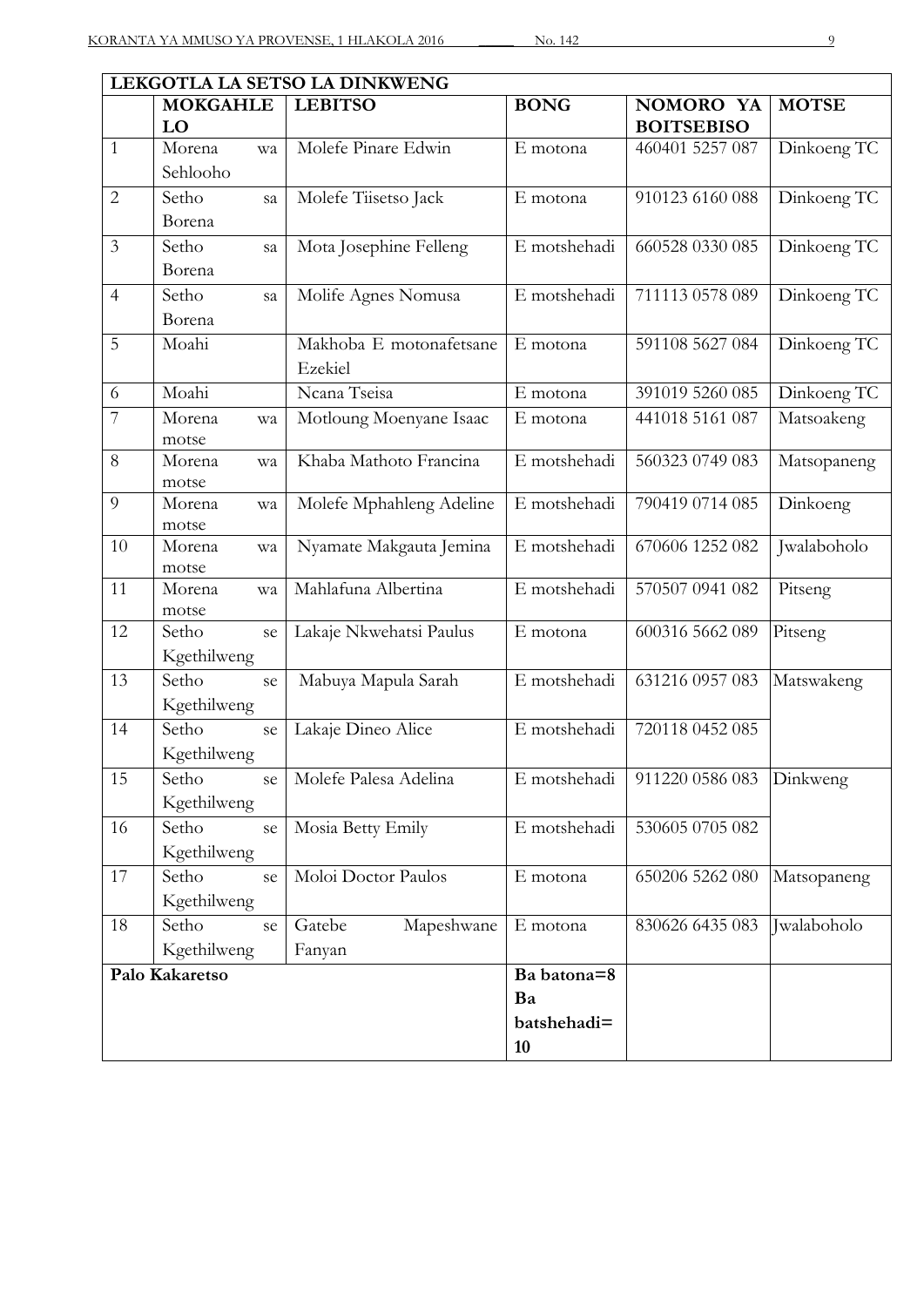|     | THIBELLA TRADITIONAL COUNCIL |                          |               |                  |                |  |  |
|-----|------------------------------|--------------------------|---------------|------------------|----------------|--|--|
|     | <b>CATEGORY</b>              | <b>NAME</b>              | <b>GENDER</b> | <b>ID NUMBER</b> | <b>VILLAGE</b> |  |  |
| 1.  | Traditional<br>Senior        | Sekonyela Dira Solomon   | Male          | 560112 5571 083  | Thibella TC    |  |  |
|     | Leader                       |                          |               |                  |                |  |  |
| 2.  | Royal<br>Family              | Sekonyela Khotso Patrick | Male          | 580427 5693 083  | Thibella TC    |  |  |
|     | Member                       |                          |               |                  |                |  |  |
| 3.  | Royal Family member          | Makoa Mabatho Henriette  | Female        | 470802 0590 083  | Thibella TC    |  |  |
| 4.  | Family<br>Royal              | Matlokotsi<br>Motsumi    | Male          | 480627 5195 085  | Thibella TC    |  |  |
|     | Member                       | Reuben                   |               |                  |                |  |  |
| 5.  | Ordinary Community           | Makhalanyane<br>William  | Male          | 410602 5512 188  | Thibella TC    |  |  |
|     | Member                       | Moahloli                 |               |                  |                |  |  |
| 6.  | Headman                      | Mthokwa Mokoko Isack     | Male          | 510115 5308 084  | Ditsiking      |  |  |
| 7.  | Headman                      | Sekonyela Moetsi William | Male          | 620118 5855 085  | Khilibiting    |  |  |
| 8.  | Headman                      | Sekonyela Matheadira Ben | Male          | 571123 5428 080  | Ha-Tauli       |  |  |
| 9.  | Headman                      | Sekonyela Seetana James  | Male          | 550110 6053 087  | Diqhobong      |  |  |
| 10. | Headwoman                    | Khupane Sebolelo Meriam  | Female        | 390118 0269 082  | Marakabei      |  |  |
| 11. | Headwoman                    | Sekonyela<br>Lebohang    | Female        | 680705 0422 088  | Matshaneng     |  |  |
|     |                              | Letisia                  |               |                  |                |  |  |
| 12. | <b>Elected Member</b>        | Kumaku Palesa Lyza       | Female        | 890922 0954 089  | Ditsiking      |  |  |
| 13. | <b>Elected Member</b>        | Mokoena Lechekwe John    | Male          | 780815 5864 084  |                |  |  |
| 14. | <b>Elected Member</b>        | Khanye Seipati Jeanett   | Female        | 770612 0353 086  | Diqhobong      |  |  |
| 15. | <b>Elected Member</b>        | Xaba Molaudi Alson       | Male          | 750209 5448 088  | Ha-Tauli       |  |  |
| 16. | <b>Elected Member</b>        | Mokoena Klaas            | Male          | 690705 5609 085  | Khilibiting    |  |  |
| 17. | <b>Elected Member</b>        | Mbele Thulisile Gloria   | Female        | 611229 0749 081  | Marakabei      |  |  |
| 18. | Elected Member               | Moloi Tsomodi Simon      | Male          | 791101 5740 088  | Matshaneng     |  |  |
|     | Total                        |                          | $Male = 12$   |                  |                |  |  |
|     |                              |                          | Female=6      |                  |                |  |  |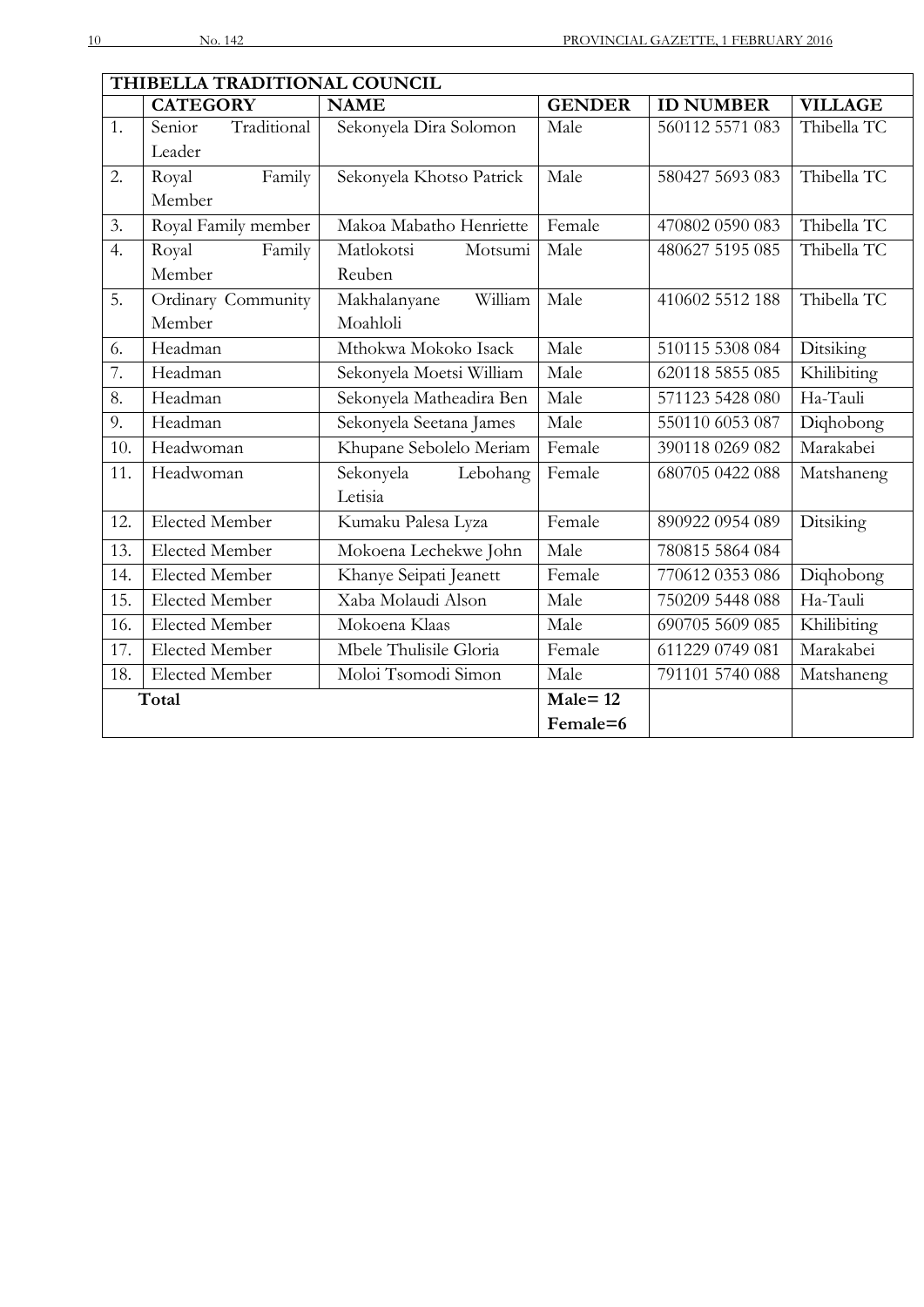|                   | LEKGOTLA LA SETSO LA THIBELLA |                          |                |                                          |              |  |  |
|-------------------|-------------------------------|--------------------------|----------------|------------------------------------------|--------------|--|--|
|                   | <b>MOKGAHLELO</b>             | <b>LEBITSO</b>           | <b>BONG</b>    | <b>NOMORO</b><br>YA<br><b>BOITSEBISO</b> | <b>MOTSE</b> |  |  |
| 1.                | Morena wa Sehlooho            | Sekonyela Dira Solomon   | E motona       | 560112 5571 083                          | Thibella TC  |  |  |
| 2.                | Setho sa Borena               | Sekonyela Khotso Patrick | E motona       | 580427 5693 083                          | Thibella TC  |  |  |
| 3.                | Setho sa Borena               | Makoa Mabatho Henriette  | $\overline{E}$ | 470802 0590 083                          | Thibella TC  |  |  |
|                   |                               |                          | motshehadi     |                                          |              |  |  |
| 4.                | Setho sa Borena               | Matlokotsi<br>Motsumi    | E motona       | 480627 5195 085                          | Thibella TC  |  |  |
|                   |                               | Reuben                   |                |                                          |              |  |  |
| 5.                | Moahi                         | William<br>Makhalanyane  | E motona       | 410602 5512 188                          | Thibella TC  |  |  |
|                   |                               | Moahloli                 |                |                                          |              |  |  |
| 6.                | Morena wa motse               | Mthokwa Mokoko Isack     | E motona       | 510115 5308 084                          | Ditsiking    |  |  |
| 7.                | Morena wa motse               | Sekonyela Moetsi William | E motona       | 620118 5855 085                          | Khilibiting  |  |  |
| 8.                | Morena wa motse               | Sekonyela Matheadira Ben | E motona       | 571123 5428 080                          | Ha-Tauli     |  |  |
| 9.                | Morena wa motse               | Sekonyela Seetana James  | E motona       | 550110 6053 087                          | Diqhobong    |  |  |
| 10.               | Morena wa motse               | Khupane Sebolelo Meriam  | $\overline{E}$ | 390118 0269 082                          | Marakabei    |  |  |
|                   |                               |                          | motshehadi     |                                          |              |  |  |
| 11.               | Morena wa motse               | Sekonyela<br>Lebohang    | E              | 680705 0422 088                          | Matshaneng   |  |  |
|                   |                               | Letisia                  | motshehadi     |                                          |              |  |  |
| 12.               | Setho se Kgethilweng          | Kumaku Palesa Lyza       | $\overline{E}$ | 890922 0954 089                          | Ditsiking    |  |  |
|                   |                               |                          | motshehadi     |                                          |              |  |  |
| 13.               | Setho se Kgethilweng          | Mokoena Lechekwe John    | E motona       | 780815 5864 084                          |              |  |  |
| 14.               | Setho se Kgethilweng          | Khanye Seipati Jeanett   | E              | 770612 0353 086                          | Dighobong    |  |  |
|                   |                               |                          | motshehadi     |                                          |              |  |  |
| 15.               | Setho se Kgethilweng          | Xaba Molaudi Alson       | E motona       | 750209 5448 088                          | Ha-Tauli     |  |  |
| 16.               | Setho se Kgethilweng          | Mokoena Klaas            | E motona       | 690705 5609 085                          | Khilibiting  |  |  |
| $\overline{17}$ . | Setho se Kgethilweng          | Mbele Thulisile Gloria   | $\overline{E}$ | 611229 0749 081                          | Marakabei    |  |  |
|                   |                               |                          | motshehadi     |                                          |              |  |  |
| 18.               | Setho se Kgethilweng          | Moloi Tsomodi Simon      | E motona       | 791101 5740 088                          | Matshaneng   |  |  |
|                   | Palo Kakaretso                |                          | Ba batona=     |                                          |              |  |  |
|                   |                               |                          | 12<br>Ba       |                                          |              |  |  |
|                   |                               |                          | batshehadi     |                                          |              |  |  |
|                   |                               |                          | $= 6$          |                                          |              |  |  |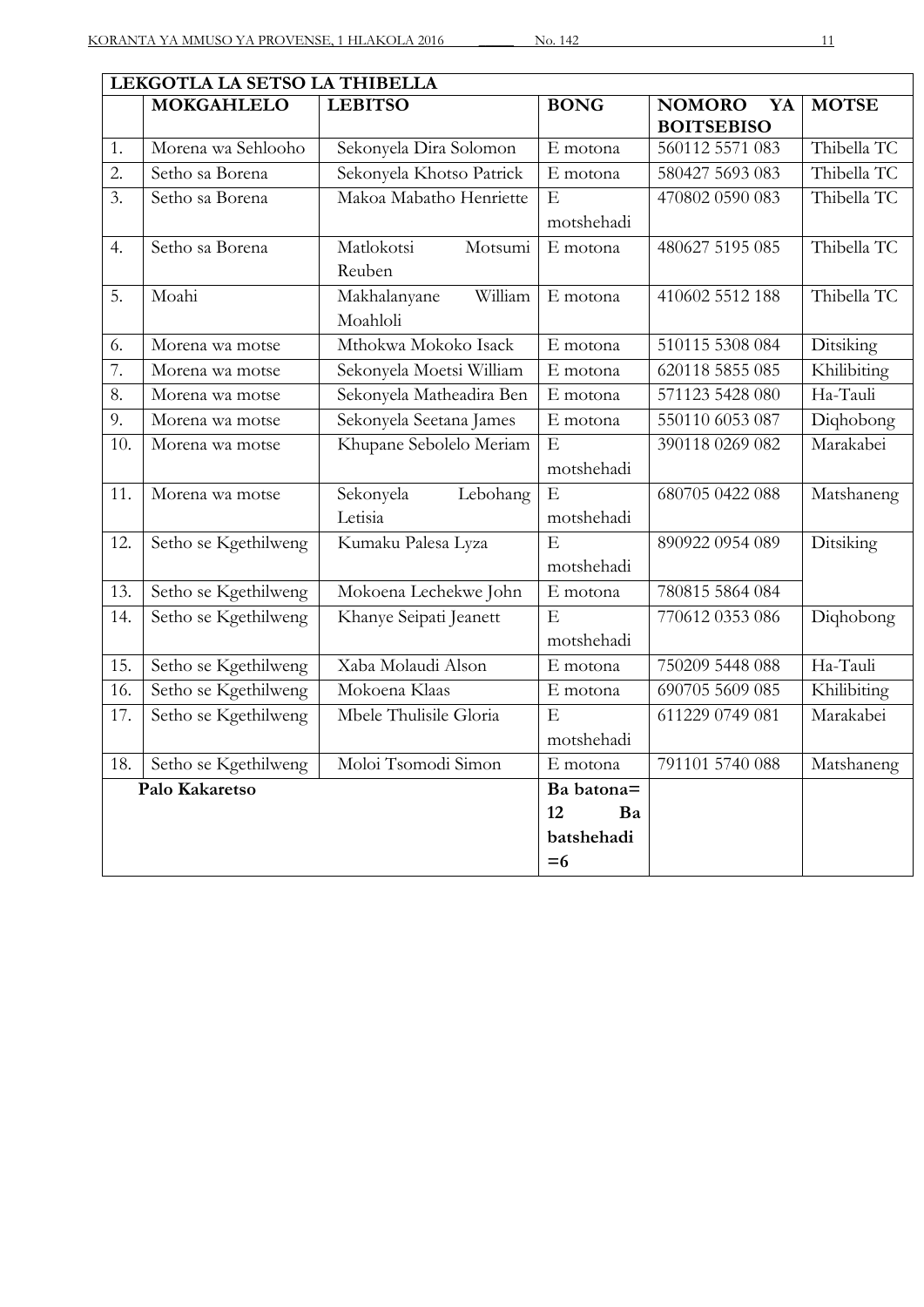|       | KGOLOKOE TRADITIONAL COUNCIL |                          |               |                  |                |  |  |
|-------|------------------------------|--------------------------|---------------|------------------|----------------|--|--|
|       | <b>CATEGORY</b>              | <b>NAME</b>              | <b>GENDER</b> | <b>ID NUMBER</b> | <b>VILLAGE</b> |  |  |
| 1.    | Senior Traditional           | Moloi Paulos             | Male          | 570320 5275 088  | Makgolokoe     |  |  |
|       | Leader                       |                          |               |                  |                |  |  |
| 2.    | Family<br>Royal              | Moloi Lipuo David        | Male          | 490608 5324 089  | Makgolokoe     |  |  |
|       | Member                       |                          |               |                  |                |  |  |
| 3.    | Family<br>Royal              | Moloi Khokolohane        | Male          | 430930 5129 083  | Makgolokoe     |  |  |
|       | Member                       |                          |               |                  |                |  |  |
| 4.    | Royal<br>Family              | Moloi Moses Khalipi      | Male          | 440315 5371 083  | Makgolokoe     |  |  |
|       | Member                       |                          |               |                  |                |  |  |
| 5.    | Ordinary                     | Moloi Letsika Faniel     | Male          | 330224 5101 081  | Makgolokoe     |  |  |
|       | Community                    |                          |               |                  |                |  |  |
|       | Member                       |                          |               |                  |                |  |  |
| 6.    | Headman                      | Moloi Qejawo Daniel      | Male          | 651017 5441 080  | Mahaseng       |  |  |
| 7.    | Headman                      | Moloi Moeti Jeremiah     | Male          | 651024 5506 086  | Makgolokoe     |  |  |
| 8.    | Headman                      | Moloi Lentsha Johannes   | Male          | 320107 5150 087  | Maphale        |  |  |
| 9.    | Headman                      | Moloi Mafa Martha        | Female        | 660322 0359 082  | Tshele         |  |  |
| 10.   | Headman                      | Moloi Adolphus           | Male          | 590128 5744 086  | Leubana        |  |  |
| 11.   | Headman                      | Moloi Veronica           | Female        | 630403 0566 087  | Motawana       |  |  |
| 12.   | <b>Elected Member</b>        | Moloi Simon Setshaba     | Male          | 701009 5677 086  | Mahaseng       |  |  |
| 13.   | <b>Elected Member</b>        | Moloi Lindiwe Julia      | Female        | 851122 0616 088  |                |  |  |
| 14.   | <b>Elected Member</b>        | Jiyane Thembinkosi David | Male          | 810915 5716 088  | Maphale        |  |  |
| 15.   | <b>Elected Member</b>        | Selepe Sister Paulina    | Female        | 751002 0260 080  | Matsitseng     |  |  |
| 16.   | Elected Member               | Tshabalala Ntombi Sarah  | Female        | 820922 0812 084  | Leubana        |  |  |
| 17.   | <b>Elected Member</b>        | Gobane Mathebe Grace     | Female        | 861108 0661 081  | Motaoana       |  |  |
| 18.   | <b>Elected Member</b>        | Radebe Mfelatuthi Jacob  | Male          | 861125 5296 085  | Tshele         |  |  |
| Total |                              |                          | $Male = 12$   |                  |                |  |  |
|       |                              |                          | Female=6      |                  |                |  |  |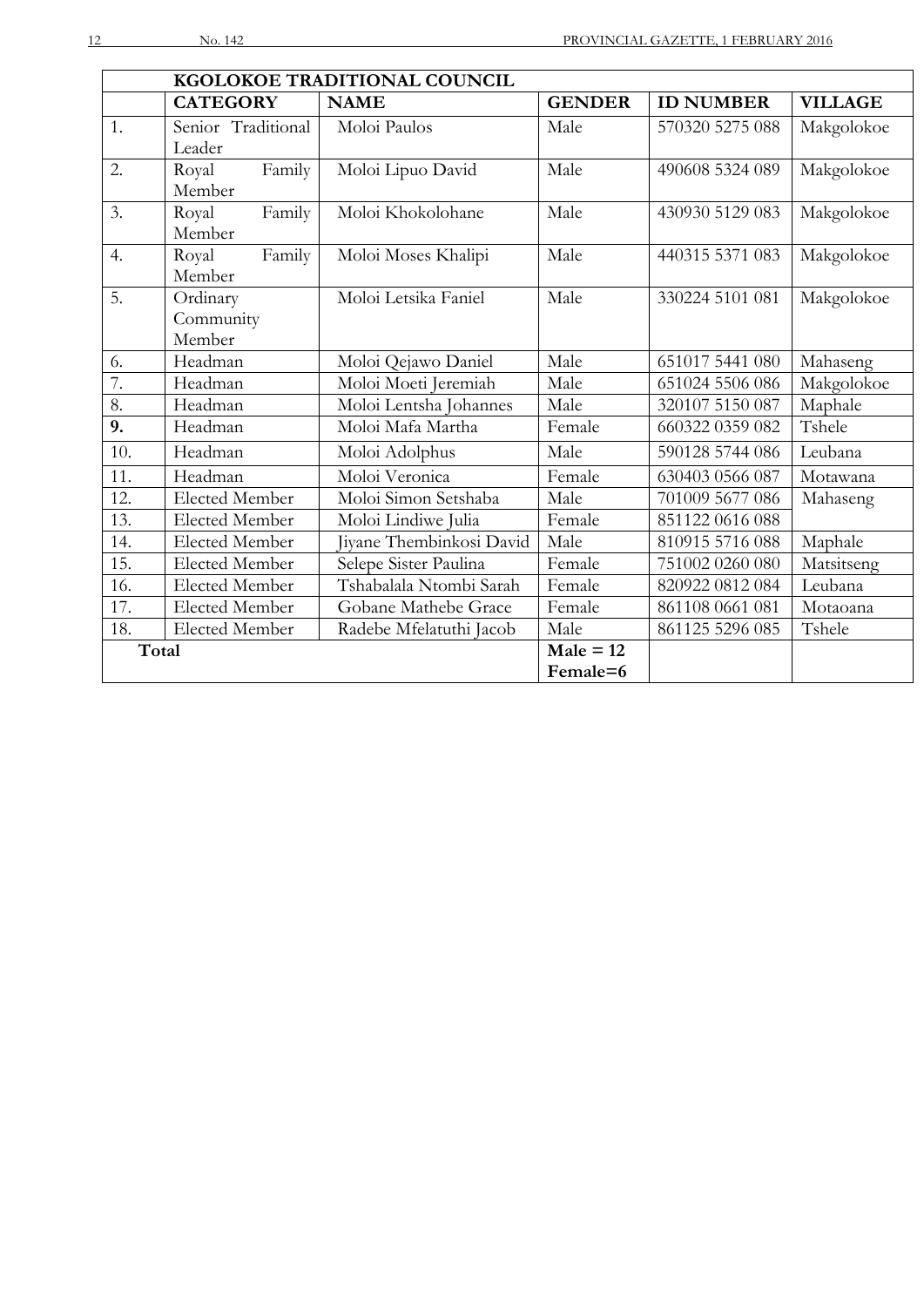|                | LEKGOTLA LA SETSO LA KGOLOKOE |                                |                                               |                                          |              |
|----------------|-------------------------------|--------------------------------|-----------------------------------------------|------------------------------------------|--------------|
|                | <b>MOKGAHLELO</b>             | <b>LEBITSO</b>                 | <b>BONG</b>                                   | <b>NOMORO</b><br>YA<br><b>BOITSEBISO</b> | <b>MOTSE</b> |
| $\mathbf{1}$   | Morena<br>wa<br>Sehlooho      | Moloi Paulos                   | E motona                                      | 570320 5275 088                          | Makgolokoe   |
| $\overline{c}$ | Setho sa Borena               | Moloi Lipuo David              | E motona                                      | 490608 5324 089                          | Makgolokoe   |
| $\overline{3}$ | Setho sa Borena               | Moloi Khokolohane              | E motona                                      | 430930 5129 083                          | Makgolokoe   |
| $\overline{4}$ | Setho sa Borena               | Moloi Moses Khalipi            | E motona                                      | 440315 5371 083                          | Makgolokoe   |
| $\overline{5}$ | Moahi                         | Moloi Letsika Faniel           | E motona                                      | 330224 5101 081                          | Makgolokoe   |
| 6              | Morena wa motse               | Moloi Qejawo Daniel            | E motona                                      | 651017 5441 080                          | Mahaseng     |
| 7              | Morena wa motse               | Moloi Moeti Jeremiah           | E motona                                      | 651024 5506 086                          | Makgolokoe   |
| 8              | Morena wa motse               | Moloi Lentsha Johannes         | E motona                                      | 320107 5150 087                          | Maphale      |
| 9              | Morena wa motse               | Moloi Mafa Martha              | E motshehadi                                  | 660322 0359 082                          | Tshele       |
| 10             | Morena wa motse               | Moloi Adolphus                 | E motona                                      | 590128 5744 086                          | Leubana      |
| 11             | Morena wa motse               | Moloi Veronica                 | E motshehadi                                  | 630403 0566 087                          | Motawana     |
| 12             | Setho<br>se<br>Kgethilweng    | Moloi Simon Setshaba           | E motona                                      | 701009 5677 086                          | Mahaseng     |
| 13             | Setho<br>se<br>Kgethilweng    | Moloi Lindiwe Julia            | E motshehadi                                  | 851122 0616 088                          |              |
| 14             | Setho<br>se<br>Kgethilweng    | Thembinkosi<br>Jiyane<br>David | E motona                                      | 810915 5716 088                          | Maphale      |
| 15             | Setho<br>se<br>Kgethilweng    | Selepe Sister Paulina          | E motshehadi                                  | 751002 0260 080                          | Matsitseng   |
| 16             | Setho<br>se<br>Kgethilweng    | Tshabalala<br>Ntombi<br>Sarah  | E motshehadi                                  | 820922 0812 084                          | Leubana      |
| 17             | Setho<br>se<br>Kgethilweng    | Gobane Mathebe Grace           | E motshehadi                                  | 861108 0661 081                          | Motaoana     |
| 18             | Setho<br>se<br>Kgethilweng    | Radebe Mfelatuthi Jacob        | E motona                                      | 861125 5296 085                          | Tshele       |
|                | Palo Kakaretso                |                                | Ba batona $=$<br>12<br>Ba<br>batshehadi=<br>6 |                                          |              |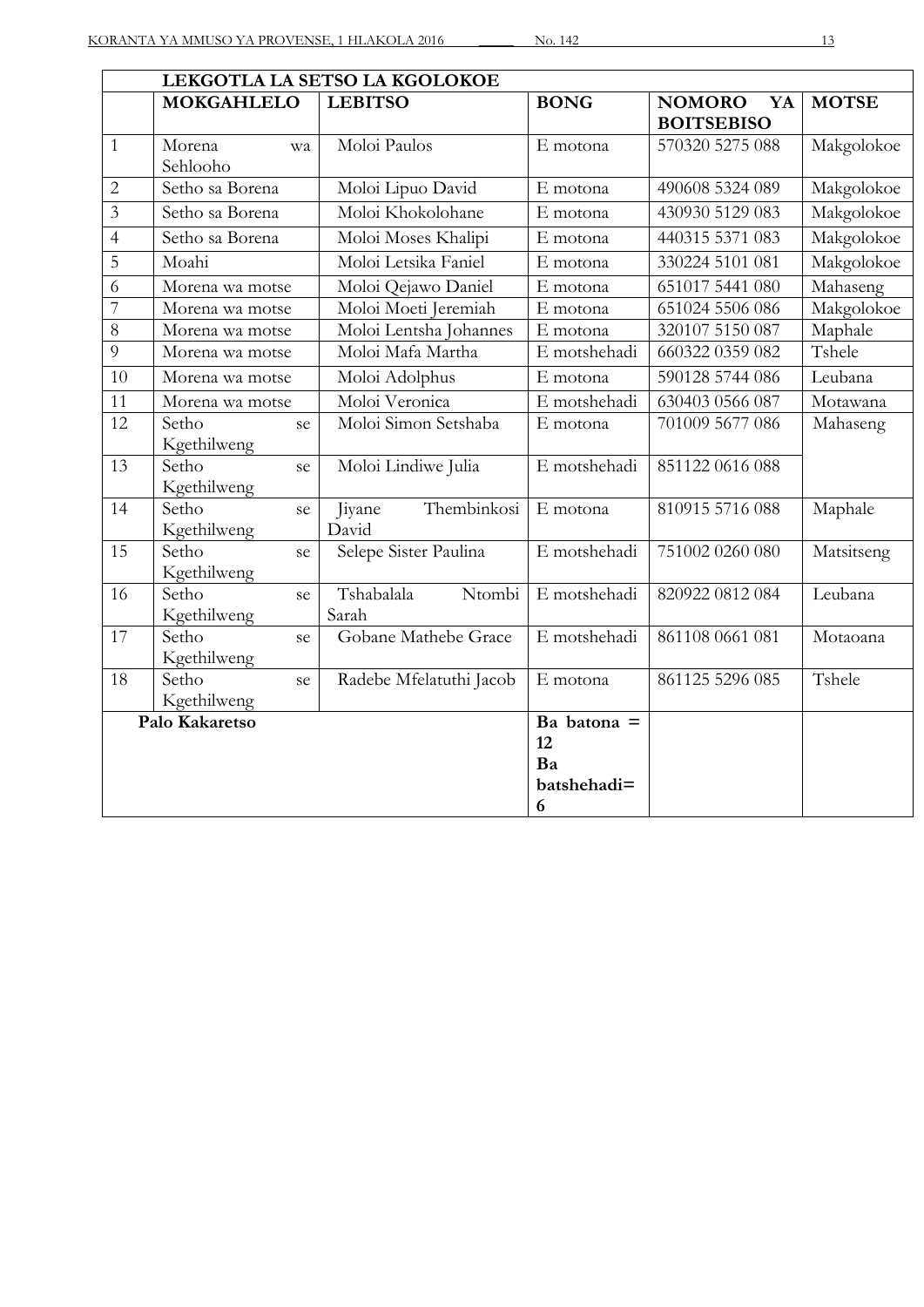| NAMAHALI TRADITIONAL COUNCIL |                       |                              |               |                       |                |  |
|------------------------------|-----------------------|------------------------------|---------------|-----------------------|----------------|--|
|                              | <b>CATEGORY</b>       | <b>NAME</b>                  | <b>GENDER</b> | <b>ID NUMBER</b>      | <b>VILLAGE</b> |  |
| 1.                           | Traditional<br>Senior | Mopeli Libe                  | Male          | 620726 5783 089       | Namahali TC    |  |
|                              | Leader                |                              |               |                       |                |  |
| 2.                           | Family<br>Royal       | Mopeli Malichaba Marilyne    | Female        | 640925 0773 089       | Namahali TC    |  |
|                              | Member                |                              |               |                       |                |  |
| 3.                           | Royal<br>Family       | Mopeli Mampoi Apaphia        | Female        | 931008 0426 087       | Namahali TC    |  |
|                              | Member                |                              |               |                       |                |  |
| 4.                           | Family<br>Royal       | Mopeli Peete Jeffrey         | Male          | 560226 5718 088       | Namahali TC    |  |
|                              | Member                |                              |               |                       |                |  |
| 5.                           | Ordinary              | Mathebula Felicita           | Female        | 340226 0228 080       | Namahali TC    |  |
|                              | Community             |                              |               |                       |                |  |
|                              | Member                |                              |               |                       |                |  |
| 6.                           | Ordinary              | Khatlako Tsietsi Ezekiel     | Male          | 491105 5625 085       | Namahali TC    |  |
|                              | Community<br>Member   |                              |               |                       |                |  |
| 7.                           | Headman               | Poneha                       | Female        | 591227 0724 082       |                |  |
|                              |                       | Margaret<br>Haboneoe         |               |                       | Tebang         |  |
| 8.                           | Headman               | Tsosane Ramakata Ezekiel     | Male          | 700402 5505 087       | Ha-rankopane   |  |
| 9.                           | Headman               | Moji Letlatsa Osiah          | Male          | 491110 5243 087       | Namahadi       |  |
| 10                           | Headman               | Halekgetheloe<br>Mohale      | Male          | 590110 6009 081       | Mangaung       |  |
|                              |                       | Samuel                       |               |                       |                |  |
|                              | 11 Headman            | Mopeli Masopha David         | Male          | 690710 5600 084       | Comet          |  |
|                              | 12 Headman            | Mopeli Charles Napo          | Male          | 850125 5883 083       | Makwane        |  |
| 13                           | Headman               | Mopeli Moremoholo            | Male          | 830510 5844 083       | Boiketlo       |  |
| 14                           | Headman               | Mopeli Kwadi Richard         | Male          | 830112 5834 089       | Hasethunya     |  |
|                              | 15 Headman            | Mopeli Mosobela Michael      | Male          | 690327 5694 080       | Phahameng      |  |
| 16.                          | Elected Member        | Dlamini<br>Hlabathe          | Male          | 891007 6132 085       | Tebang         |  |
|                              |                       | Desmond                      |               |                       |                |  |
| 17.                          | <b>Elected Member</b> | Thetha Dipolelo Victoria     | Female        | 800929 0815 086       | Phahameng      |  |
| 18.                          | Elected Member        | Makosini<br>Chabangu         | Male          | 570912 5741 083       | Namahali       |  |
|                              |                       | Mishack                      |               |                       |                |  |
| 19.                          | Elected Member        | Tsosane Maseabata Emily      | Female        | 460808 0668 086   Ha- |                |  |
|                              |                       |                              |               |                       | Rankopane      |  |
| 20.                          | <b>Elected Member</b> | Tekelo Moloi Joseph          | Male          | 670317 5263 089       | Boiketlo       |  |
| 21.                          | Elected Member        | Molapo Makwadi Alidah        | Female        | 740501 1130 089       | Comet          |  |
| 22.                          | <b>Elected Member</b> | Mofokeng<br>Khutsitseng      | Male          | 430507 5382 084       | Makwane        |  |
|                              |                       | Simon                        |               |                       |                |  |
| 23.                          | <b>Elected Member</b> | Molefe Mohlakoana Harris     | Male          | 581016 5617 082       | Mangaung       |  |
| 24.                          | Elected Member        | Molelle<br>Francis<br>Xaveri | Male          | 710414 5759 083       | Ha-Sethunya    |  |
|                              |                       | Kubu                         |               |                       |                |  |
| Total                        |                       |                              | Males=17      |                       |                |  |
|                              |                       |                              | Females=7     |                       |                |  |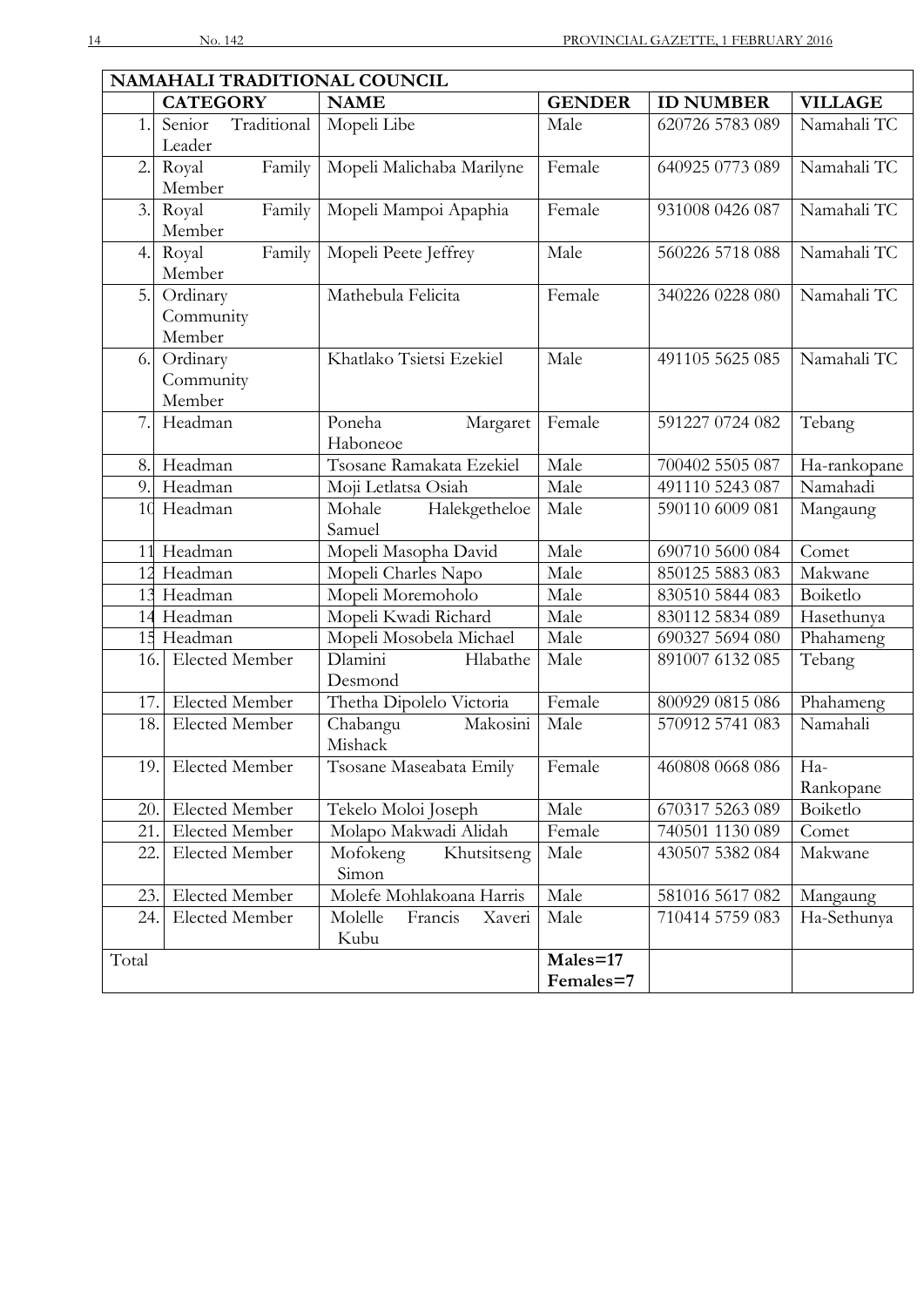|  | v |  |
|--|---|--|
|  |   |  |

| LEKGOTLA LA SETSO LA NAMAHALI |                            |                              |             |                     |                  |
|-------------------------------|----------------------------|------------------------------|-------------|---------------------|------------------|
|                               | <b>MOKGAHLEL</b>           | <b>LEBITSO</b>               | <b>BONG</b> | <b>NOMORO</b><br>YA | <b>MOTSE</b>     |
|                               | $\mathbf 0$                |                              |             | <b>BOITSEBISO</b>   |                  |
| 1.                            | Morena<br>wa               | Mopeli Libe                  | E motona    | 620726 5783 089     | Namahali         |
|                               | Sehlooho                   |                              |             |                     | TC               |
| 2.                            | Setho sa Borena            | Mopeli Malichaba Marilyne    | $\mathbf E$ | 640925 0773 089     | Namahali         |
|                               |                            |                              | motshehadi  |                     | TC               |
| 3.                            | Setho sa Borena            | Mopeli Mampoi Apaphia        | E           | 931008 0426 087     | Namahali         |
|                               |                            |                              | motshehadi  |                     | TC               |
| 4.                            | Setho sa Borena            | Mopeli Peete Jeffrey         | E motona    | 560226 5718 088     | Namahali         |
|                               |                            |                              |             |                     | TC               |
| 5.                            | Moahi                      | Mathebula Felicita           | E           | 340226 0228 080     | Namahali         |
|                               |                            |                              | motshehadi  |                     | TC               |
| 6.                            | Moahi                      | Khatlako Tsietsi Ezekiel     | E motona    | 491105 5625 085     | Namahali         |
|                               |                            |                              |             |                     | TC               |
| 7.                            | Morena wa motse            | Poneha<br>Margaret           | $\mathbf E$ | 591227 0724 082     | Tebang           |
|                               |                            | Haboneoe                     | motshehadi  |                     |                  |
| 8.                            | Morena wa motse            | Tsosane Ramakata Ezekiel     | E motona    | 700402 5505 087     | Ha-              |
|                               |                            |                              |             |                     | rankopane        |
| 9.                            | Morena wa motse            | Moji Letlatsa Osiah          | E motona    | 491110 5243 087     | Namahadi         |
| 10.                           | Morena wa motse            | Halekgetheloe<br>Mohale      | E motona    | 590110 6009 081     | Mangaung         |
|                               |                            | Samuel                       |             |                     |                  |
| 11                            | Morena wa motse            | Mopeli Masopha David         | E motona    | 690710 5600 084     | Comet            |
| 12.                           | Morena wa motse            | Mopeli Charles Napo          | E motona    | 850125 5883 083     | Makwane          |
| 13.                           | Morena wa motse            | Mopeli Moremoholo            | E motona    | 830510 5844 083     | Boiketlo         |
| 14.                           | Morena wa motse            | Mopeli Kwadi Richard         | E motona    | 830112 5834 089     | Hasethunya       |
| 15.                           | Morena wa motse            | Mopeli Mosobela Michael      | E motona    | 690327 5694 080     | Phahameng        |
| 16.                           | Setho<br>se                | Dlamini<br>Hlabathe          | E motona    | 891007 6132 085     | Tebang           |
|                               | Kgethilweng                | Desmond                      |             |                     |                  |
| 17.                           | Setho<br>se                | Thetha Dipolelo Victoria     | E           | 800929 0815 086     | Phahameng        |
|                               | Kgethilweng                |                              | motshehadi  |                     |                  |
| 18.                           | Setho<br>se                | Makosini<br>Chabangu         | E motona    | 570912 5741 083     | Namahali         |
|                               | Kgethilweng                | Mishack                      | $\mathbf E$ |                     |                  |
| 19.                           | Setho<br>se<br>Kgethilweng | Tsosane Maseabata Emily      | motshehadi  | 460808 0668 086     | Ha-<br>Rankopane |
|                               | Setho                      |                              |             | 670317 5263 089     |                  |
| 20.                           | se<br>Kgethilweng          | Tekelo Moloi Joseph          | E motona    |                     | Boiketlo         |
| 21.                           | Setho                      | Molapo Makwadi Alidah        | E           | 740501 1130 089     | Comet            |
|                               | se<br>Kgethilweng          |                              | motshehadi  |                     |                  |
| 22.                           | Setho<br>se                | Khutsitseng<br>Mofokeng      | E motona    | 430507 5382 084     | Makwane          |
|                               | Kgethilweng                | Simon                        |             |                     |                  |
| 23.                           | Setho<br>se                | Molefe Mohlakoana Harris     | E motona    | 581016 5617 082     | Mangaung         |
|                               | Kgethilweng                |                              |             |                     |                  |
| 24.                           | Setho<br>se                | Molelle<br>Francis<br>Xaveri | E motona    | 710414 5759 083     | Ha-Sethunya      |
|                               | Kgethilweng                | Kubu                         |             |                     |                  |
|                               | Palo Kakaretso             |                              | Ba          |                     |                  |
|                               |                            |                              | batona=17   |                     |                  |
|                               |                            |                              | Ba          |                     |                  |
|                               |                            |                              | batshehadi  |                     |                  |
|                               |                            |                              | $=7$        |                     |                  |
|                               |                            |                              |             |                     |                  |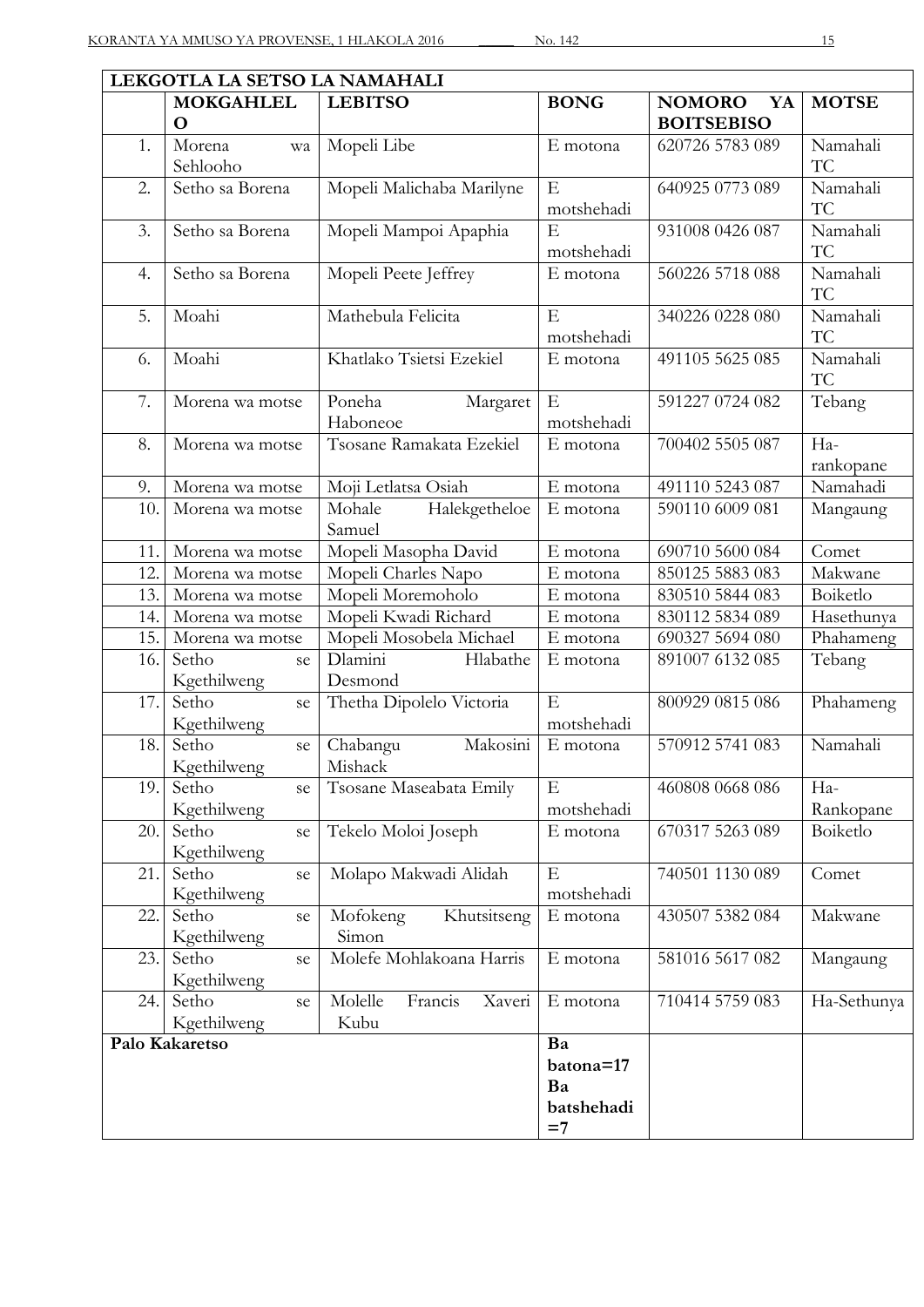| <b>BOLATA TRADITIONAL COUNCIL</b> |                       |                           |                               |                  |                  |
|-----------------------------------|-----------------------|---------------------------|-------------------------------|------------------|------------------|
|                                   | <b>CATEGORY</b>       | <b>NAME</b>               | <b>GENDER</b>                 | <b>ID NUMBER</b> | <b>VILLAGE</b>   |
| 1.                                | Traditional<br>Senior | Mopeli Retsilisitsoe      | Male                          | 830410 5836 082  | Bolata TC        |
|                                   | Leader                |                           |                               |                  |                  |
| 2.                                | Family<br>Royal       | Mopeli Ntsubise Josephina | Female                        | 740921 0353 088  | Bolata TC        |
|                                   | Member                |                           |                               |                  |                  |
| 3.                                | Royal<br>Family       | Mopeli Joyce Letsienyane  | Female                        | 600323 0826 081  | <b>Bolata TC</b> |
|                                   | member                |                           |                               |                  |                  |
| 4.                                | Family<br>Royal       | Mopeli Malintja Meriam    | Female                        | 590303 0973 085  | <b>Bolata TC</b> |
|                                   | member                |                           |                               |                  |                  |
| 5.                                | Ordinary              | Pule Nichodemus           | Male                          | 400213 5398 081  | <b>Bolata TC</b> |
|                                   | Community             |                           |                               |                  |                  |
|                                   | Member                |                           |                               |                  |                  |
| 6.                                | Ordinary              | Mosia Lucy                | Female                        | 680408 0336 083  | <b>Bolata TC</b> |
|                                   | Community             |                           |                               |                  |                  |
|                                   | Member                |                           |                               |                  |                  |
| 7.                                | Headman               | Mopeli Mohalenyana James  | Male                          | 631011 5389 089  | Ha               |
|                                   |                       |                           |                               |                  | Nchabeng         |
| 8.                                | Headman               | Mopeli Selebalo Shadrack  | Male                          | 780915 6401 082  | Bolata           |
| 9.                                | Headman               | Mopeli Jonathan           | Male                          | 910310 5885 084  | Ha-Thwala        |
| 10.                               | Headman               | Mohale Tsita Sidwell      | Male                          | 480407 5535 089  | Phamong          |
| 11.                               | Headman               | Motaung Mokone Amos       | Male                          | 440228 5440 081  | Masaleng         |
| 12.                               | <b>Elected Member</b> | Letseli Tsopane Josias    | Male                          | 531225 5570 081  | Bolata           |
| 13.                               | <b>Elected Member</b> | Nontsikelelo<br>Katsande  | Female                        | 730909 0463 082  |                  |
|                                   |                       | Sheila                    |                               |                  |                  |
| 14.                               | <b>Elected Member</b> | Malimabe Sepere John      | Male                          | 371225 5230 085  |                  |
| 15.                               | <b>Elected Member</b> | Makeea Sesinyi            | Male                          | 691224 5569 082  | Phamong          |
| 16.                               | <b>Elected Member</b> | Linala Mosedi Abel        | Male                          | 760704 5593 089  | Ha-              |
|                                   |                       |                           |                               |                  | Nchabeng         |
| 17.                               | Elected Member        | Rampai Tlalane Elizabeth  | Female                        | 660323 0503 083  | Ha-Twala         |
| 18.                               | Elected Member        | Tsoaela<br>Mamothepana    | Female                        | 580923 0638 081  | Masaleng         |
|                                   |                       | Martha                    |                               |                  |                  |
|                                   | Total                 |                           | $\overline{\text{Male}} = 11$ |                  |                  |
|                                   |                       |                           | Female $= 7$                  |                  |                  |
|                                   |                       |                           |                               |                  |                  |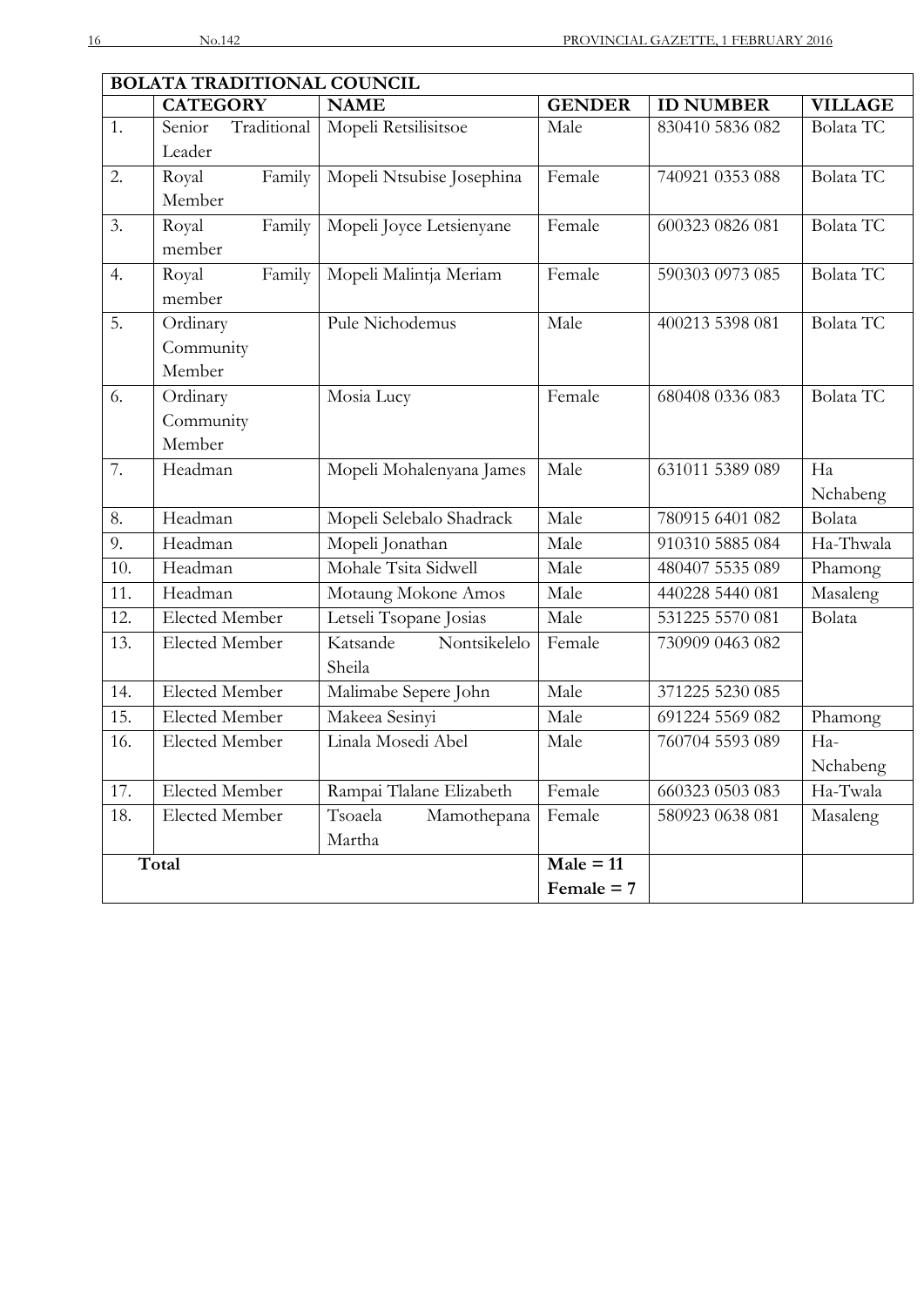| LEKGOTLA LA SETSO LA BOLATA |                      |                           |             |                                          |                  |
|-----------------------------|----------------------|---------------------------|-------------|------------------------------------------|------------------|
|                             | <b>MOKGAHLELO</b>    | <b>LEBITSO</b>            | <b>BONG</b> | <b>NOMORO</b><br>YA<br><b>BOITSEBISO</b> | <b>MOTSE</b>     |
| 1.                          | Morena wa Sehlooho   | Mopeli Retsilisitsoe      | E motona    | 830410 5836 082                          | <b>Bolata TC</b> |
| 2.                          | Setho sa Borena      | Mopeli Ntsubise Josephina | E           | 740921 0353 088                          | <b>Bolata TC</b> |
|                             |                      |                           | motshehadi  |                                          |                  |
| 3.                          | Setho sa Borena      | Mopeli Joyce Letsienyane  | E           | 600323 0826 081                          | Bolata TC        |
|                             |                      |                           | motshehadi  |                                          |                  |
| 4.                          | Setho sa Borena      | Mopeli Malintja Meriam    | E           | 590303 0973 085                          | Bolata TC        |
|                             |                      |                           | motshehadi  |                                          |                  |
| 5.                          | Moahi                | Pule Nichodemus           | E motona    | 400213 5398 081                          | <b>Bolata TC</b> |
| 6.                          | Moahi                | Mosia Lucy                | E           | 680408 0336 083                          | Bolata TC        |
|                             |                      |                           | motshehadi  |                                          |                  |
| 7.                          | Morena wa motse      | Mopeli Mohalenyana James  | E motona    | 631011 5389 089                          | Ha               |
|                             |                      |                           |             |                                          | Nchabeng         |
| 8.                          | Morena wa motse      | Mopeli Selebalo Shadrack  | E motona    | 780915 6401 082                          | Bolata           |
| 9.                          | Morena wa motse      | Mopeli Jonathan           | E motona    | 910310 5885 084                          | Ha-Thwala        |
| 10.                         | Morena wa motse      | Mohale Tsita Sidwell      | E motona    | 480407 5535 089                          | Phamong          |
| 11.                         | Morena wa motse      | Motaung Mokone Amos       | E motona    | 440228 5440 081                          | Masaleng         |
| 12.                         | Setho se Kgethilweng | Letseli Tsopane Josias    | E motona    | 531225 5570 081                          | Bolata           |
| 13.                         | Setho se Kgethilweng | Nontsikelelo<br>Katsande  | $\mathbf E$ | 730909 0463 082                          |                  |
|                             |                      | Sheila                    | motshehadi  |                                          |                  |
| 14.                         | Setho se Kgethilweng | Malimabe Sepere John      | E motona    | 371225 5230 085                          |                  |
| 15.                         | Setho se Kgethilweng | Makeea Sesinyi            | E motona    | 691224 5569 082                          | Phamong          |
| 16.                         | Setho se Kgethilweng | Linala Mosedi Abel        | E motona    | 760704 5593 089                          | Ha-              |
|                             |                      |                           |             |                                          | Nchabeng         |
| 17.                         | Setho se Kgethilweng | Rampai Tlalane Elizabeth  | E           | 660323 0503 083                          | Ha-Twala         |
|                             |                      |                           | motshehadi  |                                          |                  |
| 18.                         | Setho se Kgethilweng | Tsoaela<br>Mamothepana    | Ε           | 580923 0638 081                          | Masaleng         |
|                             |                      | Martha                    | motshehadi  |                                          |                  |
| Palo Kakaretso              |                      | Ba batona                 |             |                                          |                  |
|                             |                      |                           | $= 11$      |                                          |                  |
|                             |                      |                           | Ba          |                                          |                  |
|                             |                      |                           | batshehadi  |                                          |                  |
|                             |                      |                           | $= 7$       |                                          |                  |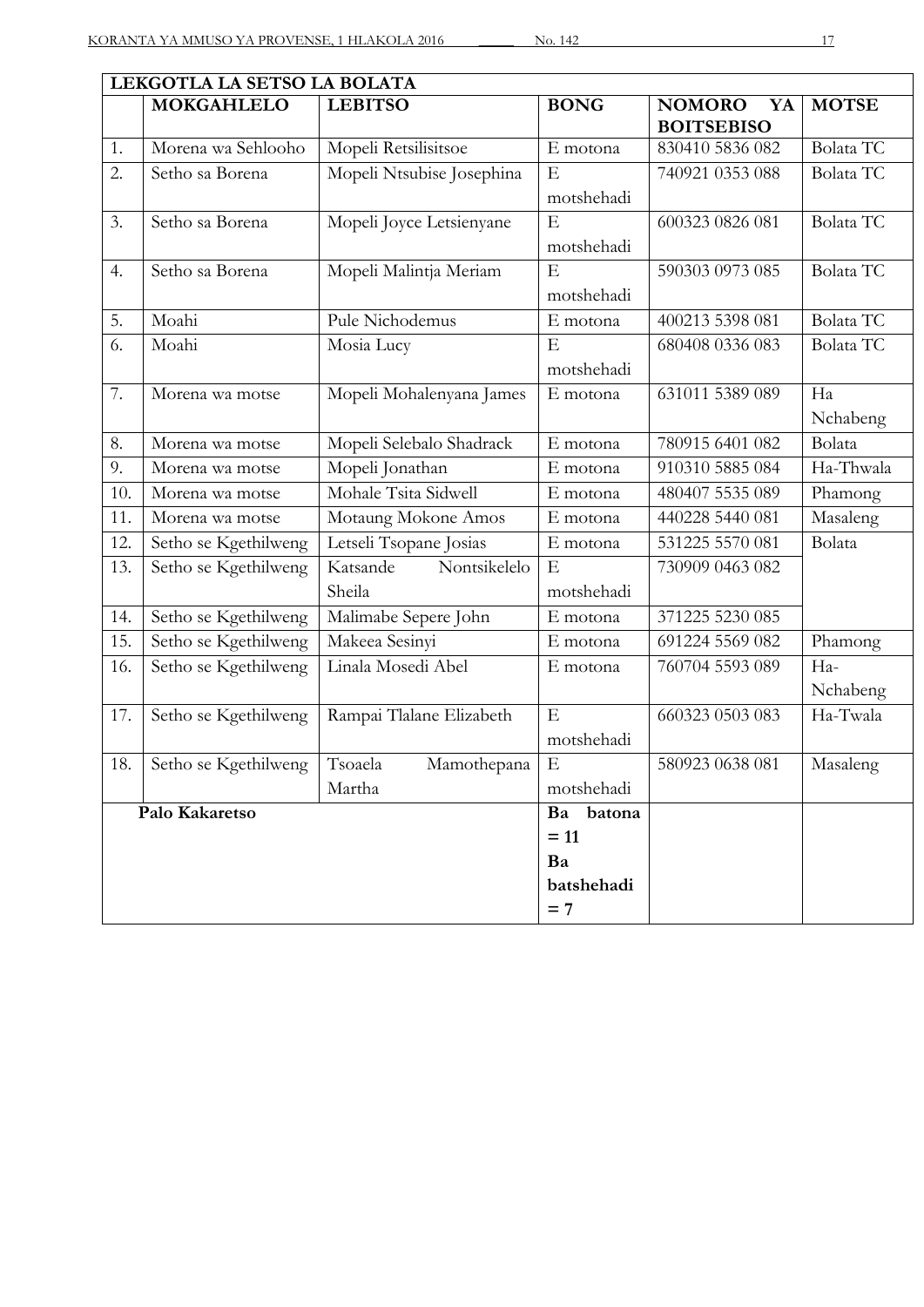|                   | THABA TSOEU TRADITIONAL COUNCIL |                           |                               |                  |                |
|-------------------|---------------------------------|---------------------------|-------------------------------|------------------|----------------|
|                   | <b>CATEGORY</b>                 | <b>NAME</b>               | <b>GENDER</b>                 | <b>ID NUMBER</b> | <b>VILLAGE</b> |
| 1.                | Traditional<br>Senior           | Mohale Setshehetso        | Male                          | 520614 5433 080  | Thaba          |
|                   | leader                          |                           |                               |                  | Tsoeu TC       |
| 2.                | Family<br>Royal                 | Mohale Mamokete Martha    | Female                        | 570510 0859 080  | Thaba          |
|                   | Member                          |                           |                               |                  | Tsoeu TC       |
| 3.                | Royal<br>Family                 | Mohale Manapo Sophia      | Female                        | 710514 0274 085  | Thaba          |
|                   | member                          |                           |                               |                  | Tsoeu TC       |
| 4.                | Family<br>Royal                 | Radebe<br>Phaphanyetso    | Female                        | 540105 0657 084  | Thaba          |
|                   | member                          | Amelia                    |                               |                  | Tsoeu TC       |
| $\overline{5}$ .  | Ordinary                        | Mokhachane<br>Mojabeng    | Female                        | 600329 0291 085  | Thaba          |
|                   | Community                       | Alinah                    |                               |                  | Tsoeu TC       |
|                   | Member                          |                           |                               |                  |                |
| 6.                | Headman                         | Mohale Lebona Edwell      | Male                          | 510817 5482 088  | Lejwaneng      |
| 7.                | Headman                         | Mohale Makhoeba Job       | Male                          | 640311 5869 083  | Makeneng       |
| 8.                | Headman                         | Monale Molomo             | Male                          | 780307 5892 083  | Thabang        |
| 9.                | Headman                         | Mohale Hlajoane Paul      | Male                          | 250620 5114 089  | Thaba          |
|                   |                                 |                           |                               |                  | Tsoeu          |
| 10.               | Headman                         | May Nomvula Irene         | Female                        | 680517 0615 088  | Sehleketseng   |
| 11.               | Headman                         | Khoza Lazarus             | Male                          | 360707 5292 085  | Lejwaneng      |
| 12.               | <b>Elected Member</b>           | Chere Mmalara Salome      | Female                        | 500615 0587 089  | Makeneng       |
| 13.               | <b>Elected Member</b>           | Thamae Motloang Esau      | Male                          | 660907 5718 082  |                |
| 14.               | <b>Elected Member</b>           | Maloka Mabilikoe          | Male                          | 631128 5357 088  |                |
| $\overline{15}$ . | <b>Elected Member</b>           | Mosia Matela Josiel       | Male                          | 650626 5298 083  | Thabang        |
| 16.               | <b>Elected Member</b>           | Phokojwe<br>Phenya        | Male                          | 770613 5517 089  |                |
|                   |                                 | Abraham                   |                               |                  |                |
| 17.               | <b>Elected Member</b>           | Lekgetho Jeremane Lazarus | Male                          | 550119 5529 088  | Lejwaneng      |
| 18.               | <b>Elected Member</b>           | Mohale Shullime Mphaka    | Male                          | 780918 5502 082  | Thaba          |
|                   |                                 |                           |                               |                  | Tsoeu          |
|                   | Total                           |                           | $\overline{\text{Male}}$ = 12 |                  |                |
|                   |                                 |                           | Female<br>$=$                 |                  |                |
|                   |                                 |                           | 6                             |                  |                |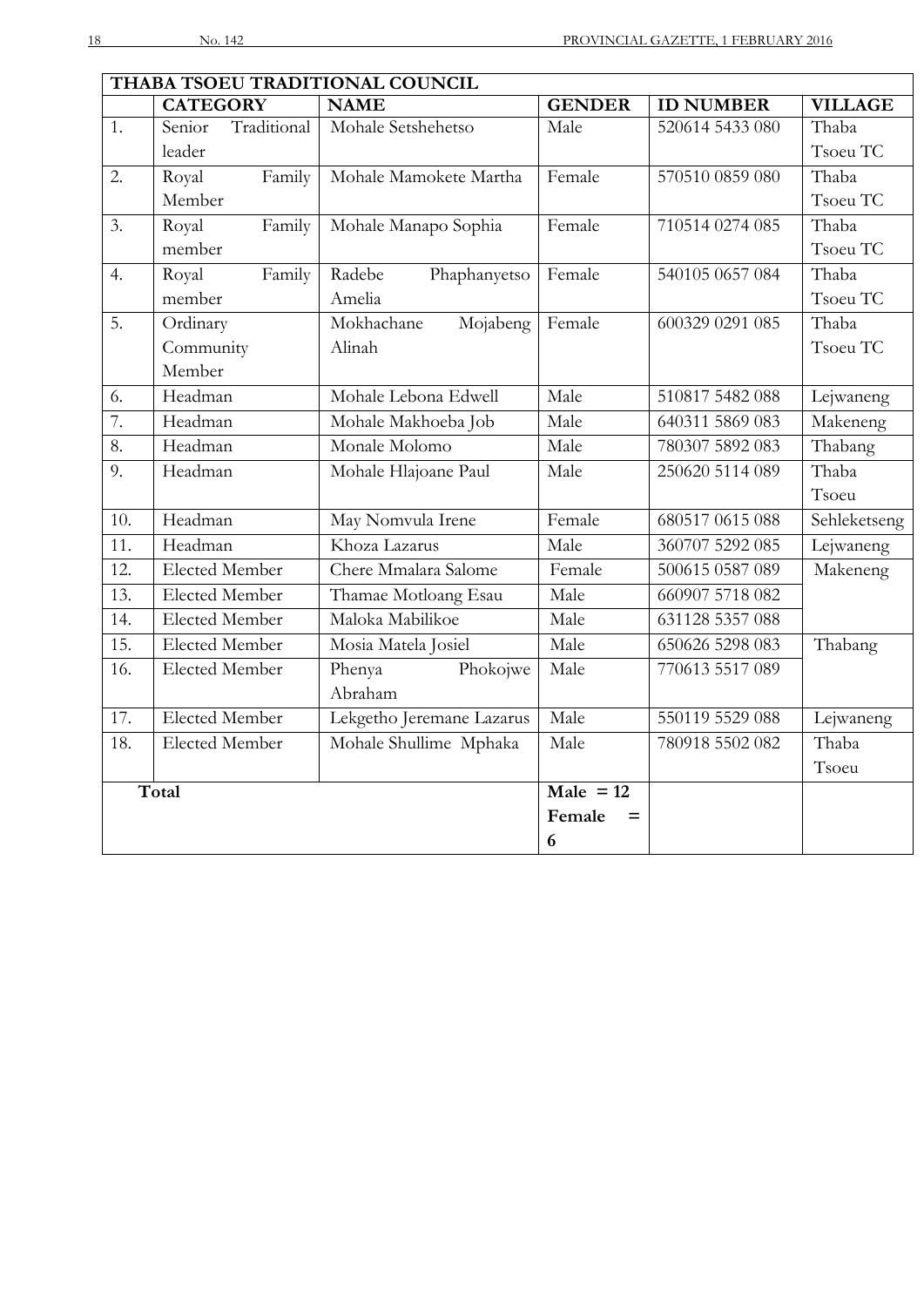| LEKGOTLA LA SETSO LA THABA TSOEU |                   |                           |              |                     |              |
|----------------------------------|-------------------|---------------------------|--------------|---------------------|--------------|
|                                  | <b>MOKGAHLELO</b> | <b>LEBITSO</b>            | <b>BONG</b>  | <b>NOMORO</b><br>YA | <b>MOTSE</b> |
|                                  |                   |                           |              | <b>BOITSEBISO</b>   |              |
| $\overline{1}$                   | Morena<br>wa      | Mohale Setshehetso        | E motona     | 520614 5433 080     | Thaba        |
|                                  | Sehlooho          |                           |              |                     | Tsoeu TC     |
| $\overline{2}$                   | Setho sa Borena   | Mohale Mamokete Martha    | E            | 570510 0859 080     | Thaba        |
|                                  |                   |                           | motshehadi   |                     | Tsoeu TC     |
| $\mathfrak{Z}$                   | Setho sa Borena   | Mohale Manapo Sophia      | E            | 710514 0274 085     | Thaba        |
|                                  |                   |                           | motshehadi   |                     | Tsoeu TC     |
| $\overline{4}$                   | Setho sa Borena   | Radebe<br>Phaphanyetso    | ${\bf E}$    | 540105 0657 084     | Thaba        |
|                                  |                   | Amelia                    | motshehadi   |                     | Tsoeu TC     |
| 5                                | Moahi             | Mojabeng<br>Mokhachane    | E            | 600329 0291 085     | Thaba        |
|                                  |                   | Alinah                    | motshehadi   |                     | Tsoeu TC     |
| 6                                | Morena wa motse   | Mohale Lebona Edwell      | E motona     | 510817 5482 088     | Lejwaneng    |
| $\overline{7}$                   | Morena wa motse   | Mohale Makhoeba Job       | E motona     | 640311 5869 083     | Makeneng     |
| $8\,$                            | Morena wa motse   | Monale Molomo             | E motona     | 780307 5892 083     | Thabang      |
| 9                                | Morena wa motse   | Mohale Hlajoane Paul      | E motona     | 250620 5114 089     | Thaba        |
|                                  |                   |                           |              |                     | Tsoeu        |
| 10                               | Morena wa motse   | May Nomvula Irene         | E            | 680517 0615 088     | Sehleketseng |
|                                  |                   |                           | motshehadi   |                     |              |
| 11                               | Morena wa motse   | Khoza Lazarus             | E motona     | 360707 5292 085     | Lejwaneng    |
| 12                               | Setho<br>se       | Chere Mmalara Salome      | E            | 500615 0587 089     | Makeneng     |
|                                  | Kgethilweng       |                           | motshehadi   |                     |              |
| 13                               | Setho<br>se       | Thamae Motloang Esau      | E motona     | 660907 5718 082     |              |
|                                  | Kgethilweng       |                           |              |                     |              |
| 14                               | Setho<br>se       | Maloka Mabilikoe          | E motona     | 631128 5357 088     |              |
|                                  | Kgethilweng       |                           |              |                     |              |
| 15                               | Setho<br>se       | Mosia Matela Josiel       | E motona     | 650626 5298 083     | Thabang      |
|                                  | Kgethilweng       |                           |              |                     |              |
| 16                               | Setho<br>se       | Phokojwe<br>Phenya        | E motona     | 770613 5517 089     |              |
|                                  | Kgethilweng       | Abraham                   |              |                     |              |
| 17                               | Setho<br>se       | Lekgetho Jeremane Lazarus | E motona     | 550119 5529 088     | Lejwaneng    |
|                                  | Kgethilweng       |                           |              |                     |              |
| 18                               | Setho<br>se       | Mohale Shullime Mphaka    | E motona     | 780918 5502 082     | Thaba        |
|                                  | Kgethilweng       |                           |              |                     | Tsoeu        |
|                                  | Palo Kakaretso    |                           | batona<br>Ba |                     |              |
|                                  |                   |                           | $= 12$       |                     |              |
|                                  |                   |                           | Ba           |                     |              |
|                                  |                   |                           | batshehadi   |                     |              |
|                                  |                   |                           | $= 6$        |                     |              |
|                                  |                   |                           |              |                     |              |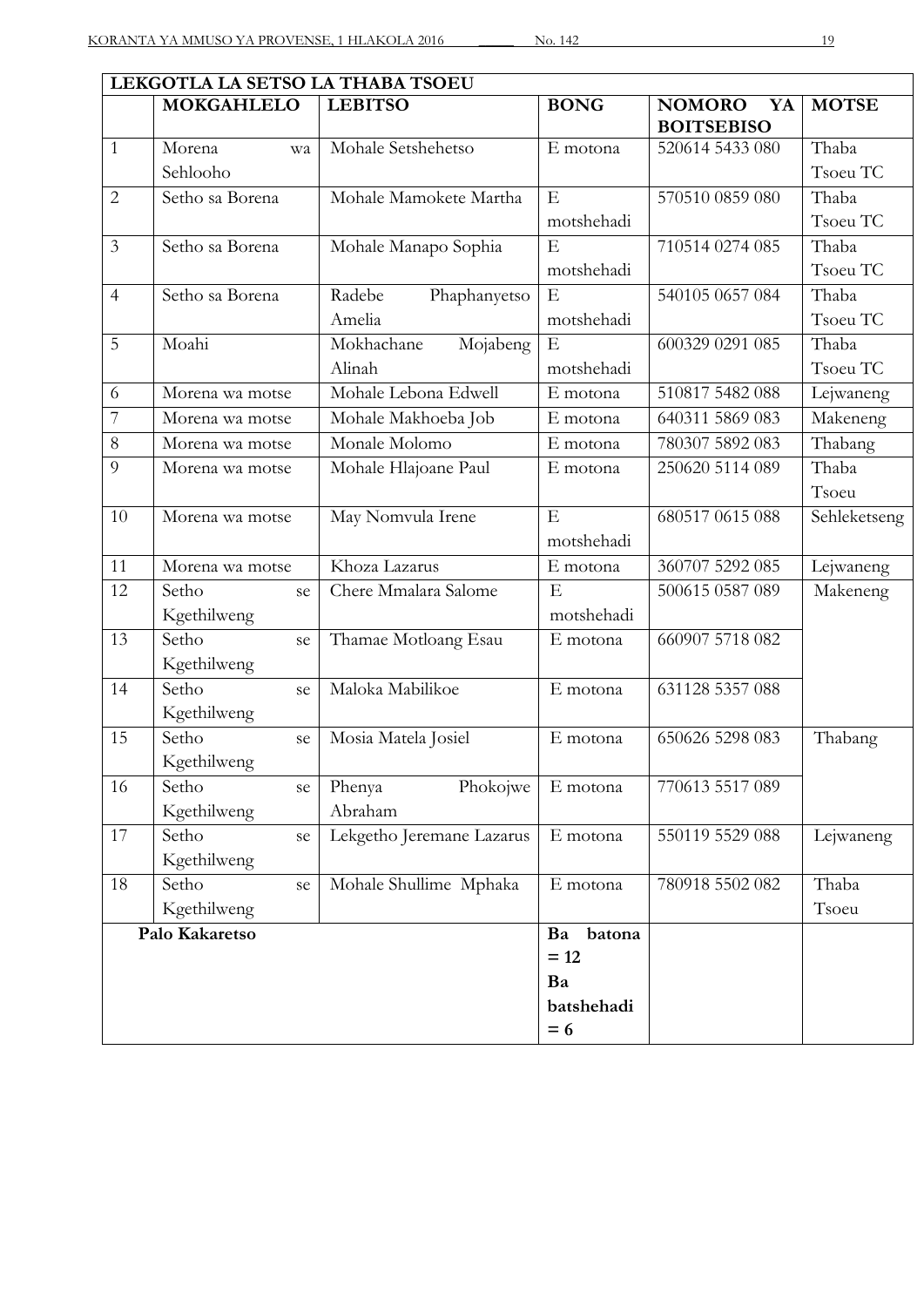$\overline{\phantom{a}}$ 

| MABOLELA TRADITIONAL COUNCIL |                              |                           |               |                  |                |  |
|------------------------------|------------------------------|---------------------------|---------------|------------------|----------------|--|
|                              | <b>CATEGORY</b>              | <b>NAME</b>               | <b>GENDER</b> | <b>ID NUMBER</b> | <b>VILLAGE</b> |  |
| 1.                           | Senior Traditional<br>Leader | Mopeli Khahliso Regina    | Female        | 531103 0776 088  | Mabolela TC    |  |
| 2.                           | Family<br>Royal              | Mopeli Mapaseka Martha    | Female        | 520408 0454 088  | Mabolela TC    |  |
|                              | member                       |                           |               |                  |                |  |
| 3.                           | Family<br>Royal              | Setai Senate Edith        | Female        | 500813 0734 088  | Mabolela TC    |  |
|                              | member                       |                           |               |                  |                |  |
| 4.                           | Family<br>Royal              | Mnisi Linah Nthoateng     | Female        | 540103 0757 087  | Mabolela TC    |  |
|                              | member                       |                           |               |                  |                |  |
| 5.                           | Royal<br>Family              | Mamajeremane<br>Motete    | Female        | 440805 0479 089  | Mabolela TC    |  |
|                              | member                       | Elizabeth                 |               |                  |                |  |
| 6.                           | Ordinary                     | Moeti Phehello Paul       | Male          | 320222 5111 086  | Mabolela TC    |  |
|                              | Community                    |                           |               |                  |                |  |
|                              | Member                       | Mokoena                   |               |                  |                |  |
| 7.                           | Ordinary<br>Community        | Joseph<br>Motlalepula     | Male          | 710406 6062 087  | Mabolela TC    |  |
|                              | Member                       |                           |               |                  |                |  |
| 8.                           | Headman                      | Moloi Pheello Jacob       | Male          | 820318 5385 087  | Qholaqhwe      |  |
| 9.                           | Headman                      | Dimakatso<br>Mopeli       | Female        | 521108 0318 080  | Boitekong      |  |
|                              |                              | Margaret Rachel           |               |                  |                |  |
| 10.                          | Headman                      | Mopeli Tsolo              | Male          | 831220 5654 081  | Botjhabela     |  |
| 11.                          | Headman                      | Mopeli Selotho Haig       | Male          | 850111 5716 085  | Mphatlalatsane |  |
| 12.                          | Headman                      | Mokomotoane Thato Flip    | Male          | 470706 5460 087  | Kudumane       |  |
| 13.                          | Headman                      | Mopeli Tshekelo Enerst    | Male          | 851005 6242 084  | Mabolela       |  |
| 14.                          | Headman                      | Mopeli Mapeka Josias      | Male          | 861004 5945 084  | Ntshehele      |  |
| $\overline{15}$ .            | Headman                      | Mopeli Molapo Jerry       | Male          | 930420 5156 083  | Matsikeng      |  |
| 16.                          | <b>Elected Member</b>        | Moji Makomaditlhare Saule | Male          | 860115 6169 085  | Mabolela       |  |
| 17.                          | Elected Member               | Nchika Noloana Bethuel    | Male          | 760210 5640 086  | Botjhabela     |  |
| 18.                          | Elected Member               | Rafanyana Makgalita Joyce | Female        | 721212 1962 082  | Ntshehele      |  |
| 19.                          | <b>Elected Member</b>        | Mphuthi<br>Mothepane      | Female        | 650416 0327 081  | Boiteko        |  |
|                              |                              | Francinah                 |               |                  |                |  |
| 20.                          | Elected Member               | Malefane<br>Sekoboto      | Male          | 590101 5502 085  | Kudumane       |  |
|                              |                              | Johannes                  |               |                  |                |  |
| 21.                          | <b>Elected Member</b>        | Kokong Malakia Samuel     | Male          | 451117 5477 084  | Qholaqhwe      |  |
| 22.                          | Elected Member               | Tlali Thato               | Male          | 880115 5533 089  | Matsikeng      |  |
| 23.                          | Elected Member               | Nyembe Buyisiwe Maria     | Female        | 770611 0647 083  |                |  |
| 24.                          | Elected Member               | Phomolo<br>Dlamini        | Male          | 880920 5812 080  | Mphatlalatsane |  |
|                              |                              | Abraham                   |               |                  |                |  |
|                              | Total                        |                           | $Male = 15$   |                  |                |  |
|                              |                              |                           | Female =9     |                  |                |  |

 $\overline{\phantom{0}}$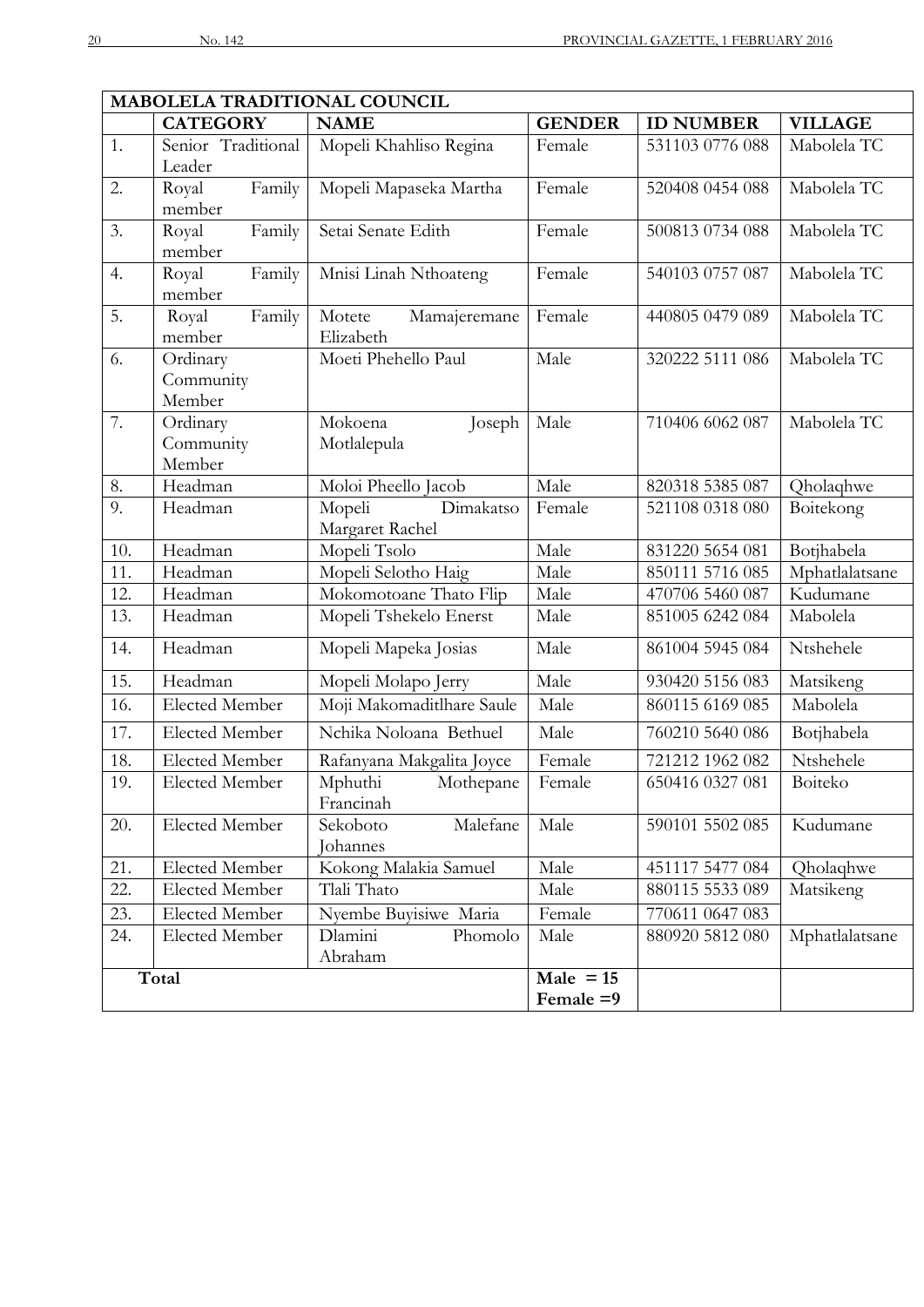| LEKGOTLA LA SETSO LA MABOLELA |                      |                                                      |              |                                |                |  |
|-------------------------------|----------------------|------------------------------------------------------|--------------|--------------------------------|----------------|--|
|                               | <b>MOKGAHLELO</b>    | <b>LEBITSO</b>                                       | <b>BONG</b>  | NOMORO YA<br><b>BOITSEBISO</b> | <b>MOTSE</b>   |  |
| 1.                            | Morena wa Sehlooho   | Mopeli Khahliso Regina                               | E motshehadi | 531103 0776 088                | Mabolela TC    |  |
| $\overline{2}$ .              | Setho sa Borena      | Mopeli Mapaseka Martha                               | E motshehadi | 520408 0454 088                | Mabolela TC    |  |
| $\overline{3}$ .              | Setho sa Borena      | Setai Senate Edith                                   | E motshehadi | 500813 0734 088                | Mabolela TC    |  |
| 4.                            | Setho sa Borena      | Mnisi Linah Nthoateng                                | E motshehadi | 540103 0757 087                | Mabolela TC    |  |
| 5.                            | Setho sa Borena      | Mamajeremane<br>Motete                               | E motshehadi | 440805 0479 089                | Mabolela TC    |  |
|                               |                      | Elizabeth                                            |              |                                |                |  |
| 6.                            | Moahi                | Moeti Phehello Paul                                  | E motona     | 320222 5111 086                | Mabolela TC    |  |
| 7.                            | Moahi                | Joseph<br>Mokoena<br>Motlalepula                     | E motona     | 710406 6062 087                | Mabolela TC    |  |
| 8.                            | Morena wa motse      | Moloi Pheello Jacob                                  | E motona     | 820318 5385 087                | Qholaqhwe      |  |
| 9.                            | Morena wa motse      | Mopeli Dimakatso Margaret<br>Rachel                  | E motshehadi | 521108 0318 080                | Boitekong      |  |
| 10.                           | Morena wa motse      | Mopeli Tsolo                                         | E motona     | 831220 5654 081                | Botjhabela     |  |
| 11.                           | Morena wa motse      | Mopeli Selotho Haig                                  | E motona     | 850111 5716 085                | Mphatlalatsane |  |
| 12.                           | Morena wa motse      | Mokomotoane Thato Flip                               | E motona     | 470706 5460 087                | Kudumane       |  |
| $\overline{13}$ .             | Morena wa motse      | Mopeli Tshekelo Enerst                               | E motona     | 851005 6242 084                | Mabolela       |  |
| 14.                           | Morena wa motse      | Mopeli Mapeka Josias                                 | E motona     | 861004 5945 084                | Ntshehele      |  |
| $\overline{15}$ .             | Morena wa motse      | Mopeli Molapo Jerry                                  | E motona     | 930420 5156 083                | Matsikeng      |  |
| $\overline{16}$ .             | Setho se Kgethilweng | Moji Makomaditlhare Saule                            | E motona     | 860115 6169 085                | Mabolela       |  |
| 17.                           | Setho se Kgethilweng | Nchika Noloana Bethuel                               | E motona     | 760210 5640 086                | Botjhabela     |  |
| 18.                           | Setho se Kgethilweng | Rafanyana Makgalita Joyce                            | E motshehadi | 721212 1962 082                | Ntshehele      |  |
| 19.                           | Setho se Kgethilweng | Mphuthi<br>Mothepane<br>Francinah                    | E motshehadi | 650416 0327 081                | Boiteko        |  |
| 20.                           | Setho se Kgethilweng | $\mathbf{E}$<br>Sekoboto<br>motonafane<br>Johannes   | E motona     | 590101 5502 085                | Kudumane       |  |
| 21.                           | Setho se Kgethilweng | Kokong Malakia Samuel                                | E motona     | 451117 5477 084                | Qholaqhwe      |  |
| 22.                           | Setho se Kgethilweng | Tlali Thato                                          | E motona     | 880115 5533 089                | Matsikeng      |  |
| $\overline{23}$ .             | Setho se Kgethilweng | Nyembe Buyisiwe Maria                                | E motshehadi | 770611 0647 083                |                |  |
| 24.                           | Setho se Kgethilweng | Dlamini Phomolo Abraham                              | E motona     | 880920 5812 080                | Mphatlalatsane |  |
| Palo Kakaretso                |                      | Ba batona<br>$\equiv$<br>15<br>Ba batshehadi<br>$=9$ |              |                                |                |  |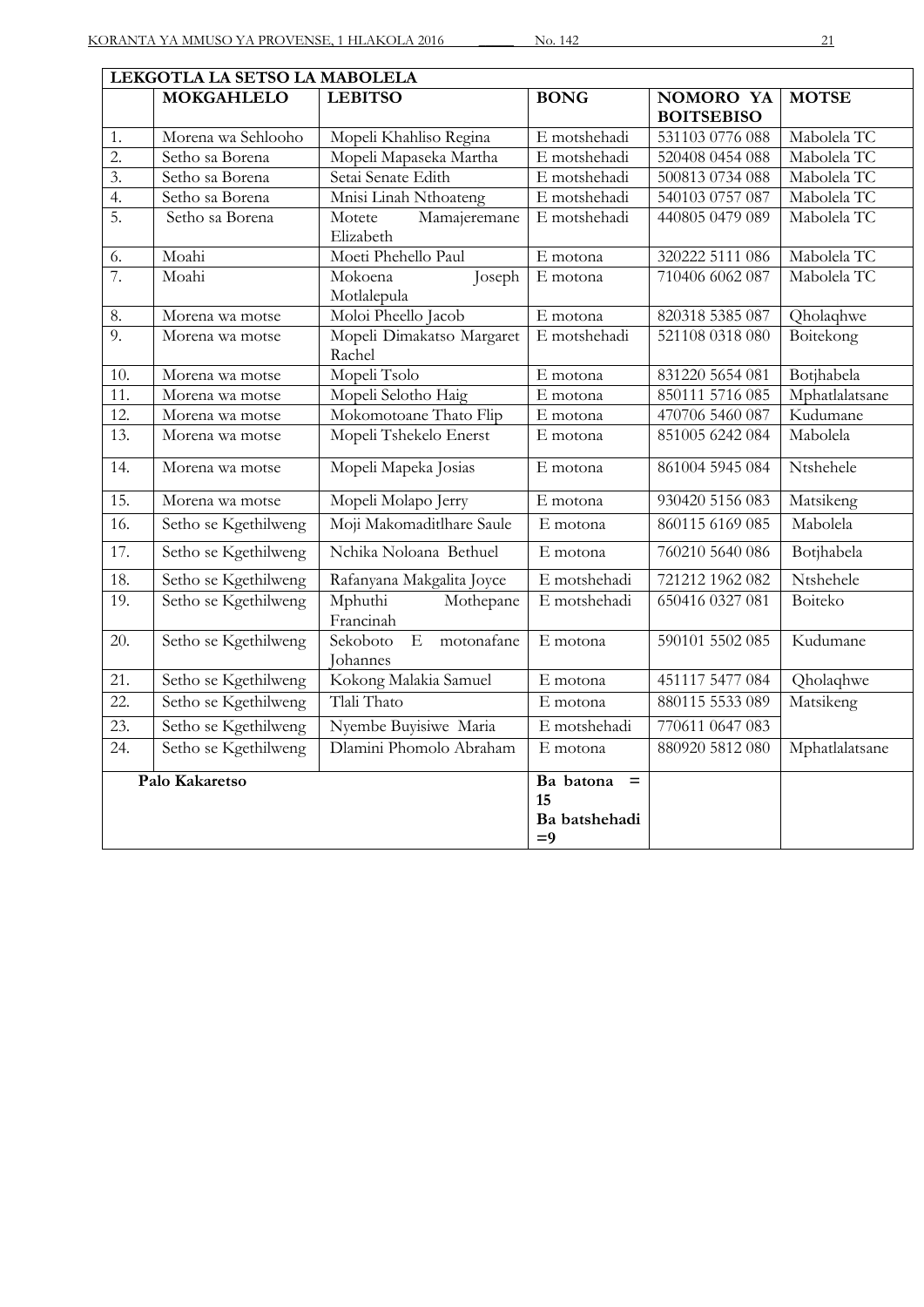|       | <b>MATSIENG TRADITIONAL COUNCIL</b> |                                  |               |                  |                    |  |
|-------|-------------------------------------|----------------------------------|---------------|------------------|--------------------|--|
|       | <b>CATEGORY</b>                     | <b>NAME</b>                      | <b>GENDER</b> | <b>ID NUMBER</b> | <b>VILLAGE</b>     |  |
| 1.    | Traditional<br>Senior<br>Leader     | Mopeli Sebuti Jacob              | Male          | 540519 5309 089  | Matsieng TC        |  |
| 2.    | Royal<br>Family<br>Member           | Mopeli Mapeka Josias             | Male          | 400807 5175 082  | Matsieng TC        |  |
| 3.    | Family<br>Royal<br>Member           | Mopeli Ntlenyana Albert          | Male          | 531203 5745 086  | Matsieng TC        |  |
| 4.    | Family<br>Royal<br>Member           | Mopeli Mohale                    | Male          | 490819 5319 082  | Matsieng TC        |  |
| 5.    | Ordinary<br>Community<br>Member     | Komako Boy Hendrick              | Male          | 471011 5256 083  | Matsieng TC        |  |
| 6.    | Ordinary<br>Community<br>Member     | Rampheng<br>Gladys<br>Moroesi    | Female        | 680730 0433 085  | Matsieng TC        |  |
| 7.    | Headman                             | Moremoholo<br>Mopeli<br>Anthony  | Male          | 840829 5979 089  | Phahameng          |  |
| 8.    | Headman                             | Mopeli Leabua Abimael            | Male          | 580807 5524 083  | Thabana<br>Tshwana |  |
| 9.    | Headman                             | Tlhankana<br>Mpotla<br>Ishmael   | Male          | 570312 5430 086  | Tshirela           |  |
| 10.   | Headman                             | Majoro<br>Motlokoa<br>Moferefere | Male          | 710628 5387 088  | Sebokeng           |  |
| 11.   | Headman                             | Tshabalala Fusi Simon            | Male          | 420817 5242 085  | Naledi             |  |
| 12.   | Headman                             | Rantsane Alice                   | Female        | 500620 0405 084  | Segutlong          |  |
| 13.   | Headman                             | Tsosane Manai Annah              | Female        | 561110 0608 081  | Letsie             |  |
| 14.   | Headman                             | Lesia Tshepo                     | Male          | 580502 5785 087  | Matsieng           |  |
| 15.   | Headman                             | Radebe Mohlolo John              | Male          | 390616 5497 087  | Mmakong            |  |
| 16.   | <b>Elected Member</b>               | Maboea Mafusi Roseline           | Female        | 890921 1118 082  | Matsieng           |  |
| 17.   | <b>Elected Member</b>               | Motahane<br>Merriam<br>Reginah   | Female        | 580525 0955 082  | Mmakong            |  |
| 18.   | Elected Member                      | Lehasa Motshelisi Selinah        | Female        | 850904 0958 086  | Naledi             |  |
| 19.   | <b>Elected Member</b>               | Thabiso<br>Motaung<br>Geelbooi   | Male          | 901227 5493 084  | Letsie             |  |
| 20.   | Elected Member                      | Lakaje Mokitimi Victor           | Male          | 790501 5455 085  | Sebokeng           |  |
| 21.   | <b>Elected Member</b>               | Fekefeke Teboho David            | Male          | 720820 5675 087  | Phahameng          |  |
| 22.   | Elected Member                      | Komako Nthabiseng                | Female        | 620613 0377 085  | Thabana<br>Tshwana |  |
| 23.   | Elected Member                      | Mohapi Seipati Eunice            | Female        | 731028 0509 080  | Tshirella          |  |
| 24.   | Elected Member                      | Mashoai Moeketsi Albert          | Male          | 570106 5692 087  | Sekgutlong         |  |
| Total |                                     | $Male = 15$                      |               |                  |                    |  |
|       |                                     |                                  | Female $= 8$  |                  |                    |  |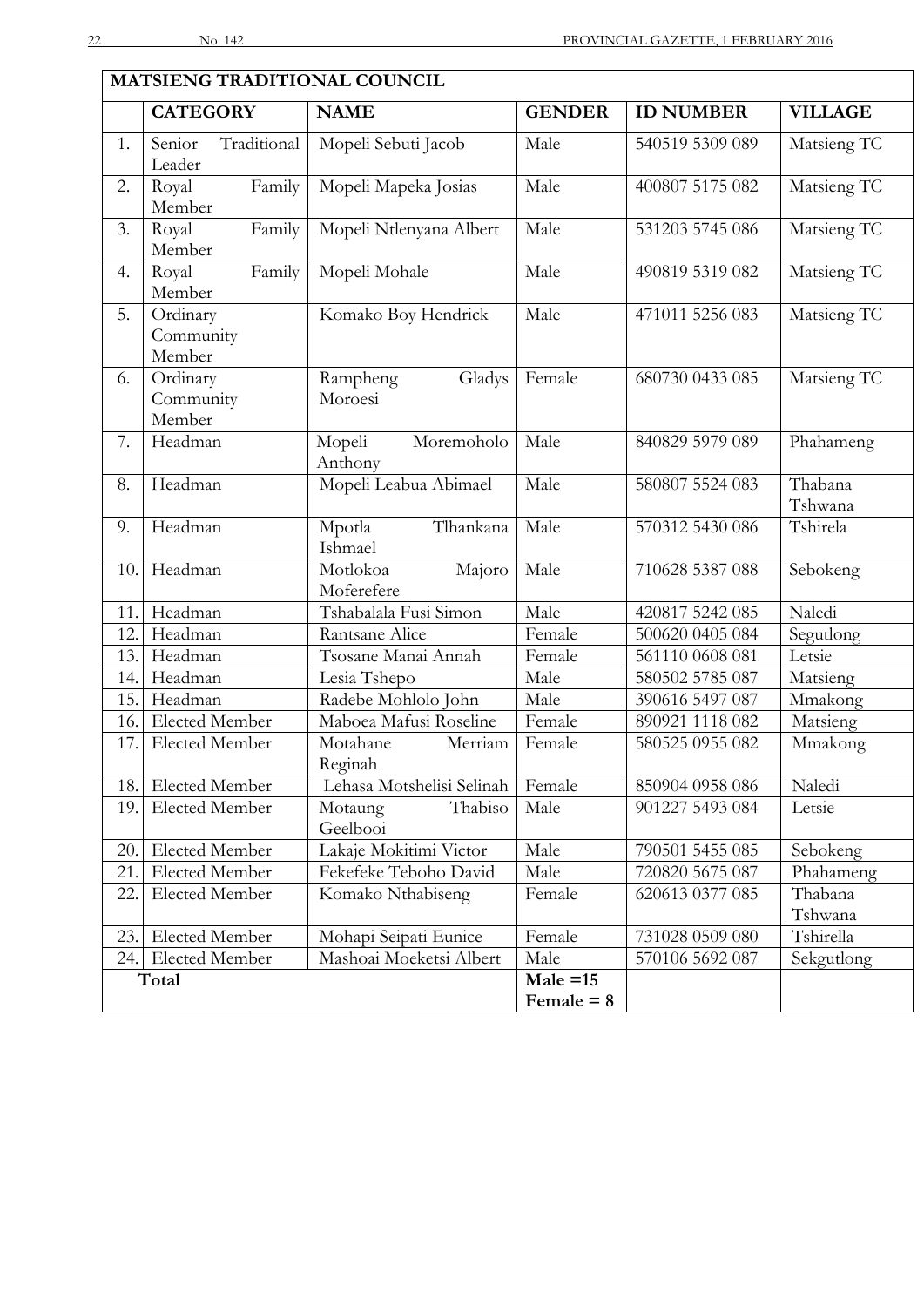|                                | LEKGOTLA LA SETSO LA MATSIENG |                                  |                 |                                |                    |  |  |
|--------------------------------|-------------------------------|----------------------------------|-----------------|--------------------------------|--------------------|--|--|
|                                | <b>MOKGAHLELO</b>             | <b>LEBITSO</b>                   | <b>BONG</b>     | NOMORO YA<br><b>BOITSEBISO</b> | <b>MOTSE</b>       |  |  |
| 1.                             | Morena<br>wa<br>Sehlooho      | Mopeli Sebuti Jacob              | E motona        | 540519 5309 089                | Matsieng TC        |  |  |
| 2.                             | Setho sa Borena               | Mopeli Mapeka Josias             | E motona        | 400807 5175 082                | Matsieng TC        |  |  |
| 3.                             | Setho sa Borena               | Mopeli Ntlenyana Albert          | E motona        | 531203 5745 086                | Matsieng TC        |  |  |
| 4.                             | Setho sa Borena               | Mopeli Mohale                    | E motona        | 490819 5319 082                | Matsieng TC        |  |  |
| 5.                             | Moahi                         | Komako Boy Hendrick              | E motona        | 471011 5256 083                | Matsieng TC        |  |  |
| 6.                             | Moahi                         | Gladys<br>Rampheng<br>Moroesi    | E<br>motshehadi | 680730 0433 085                | Matsieng TC        |  |  |
| 7.                             | Morena wa motse               | Mopeli<br>Moremoholo<br>Anthony  | E motona        | 840829 5979 089                | Phahameng          |  |  |
| 8.                             | Morena wa motse               | Mopeli Leabua Abimael            | E motona        | 580807 5524 083                | Thabana<br>Tshwana |  |  |
| 9.                             | Morena wa motse               | Tlhankana<br>Mpotla<br>Ishmael   | E motona        | 570312 5430 086                | Tshirela           |  |  |
| 10.                            | Morena wa motse               | Motlokoa<br>Majoro<br>Moferefere | E motona        | 710628 5387 088                | Sebokeng           |  |  |
| 11.                            | Morena wa motse               | Tshabalala Fusi Simon            | E motona        | 420817 5242 085                | Naledi             |  |  |
| 12.                            | Morena wa motse               | Rantsane Alice                   | E<br>motshehadi | 500620 0405 084                | Segutlong          |  |  |
| 13.                            | Morena wa motse               | Tsosane Manai Annah              | E<br>motshehadi | 561110 0608 081                | Letsie             |  |  |
| 14.                            | Morena wa motse               | Lesia Tshepo                     | E motona        | 580502 5785 087                | Matsieng           |  |  |
| 15.                            | Morena wa motse               | Radebe Mohlolo John              | E motona        | 390616 5497 087                | Mmakong            |  |  |
| 16.                            | Setho<br>se<br>Kgethilweng    | Maboea Mafusi Roseline           | E<br>motshehadi | 890921 1118 082                | Matsieng           |  |  |
| 17.                            | Setho<br>se<br>Kgethilweng    | Motahane<br>Merriam<br>Reginah   | E<br>motshehadi | 580525 0955 082                | Mmakong            |  |  |
| 18.                            | Setho<br>se<br>Kgethilweng    | Lehasa Motshelisi Selinah        | E<br>motshehadi | 850904 0958 086                | Naledi             |  |  |
| 19.                            | Setho<br>se<br>Kgethilweng    | Thabiso<br>Motaung<br>Geelbooi   | E motona        | 901227 5493 084                | Letsie             |  |  |
| 20.                            | Setho<br>se<br>Kgethilweng    | Lakaje Mokitimi Victor           | E motona        | 790501 5455 085                | Sebokeng           |  |  |
| 21.                            | Setho<br>se<br>Kgethilweng    | Fekefeke Teboho David            | E motona        | 720820 5675 087                | Phahameng          |  |  |
| 22.                            | Setho<br>se<br>Kgethilweng    | Komako Nthabiseng                | E<br>motshehadi | 620613 0377 085                | Thabana<br>Tshwana |  |  |
| 23.                            | Setho<br>se<br>Kgethilweng    | Mohapi Seipati Eunice            | E<br>motshehadi | 731028 0509 080                | Tshirella          |  |  |
| 24.                            | Setho<br>se<br>Kgethilweng    | Mashoai Moeketsi Albert          | E motona        | 570106 5692 087                | Sekgutlong         |  |  |
| Palo Kakaretso<br>batona<br>Ba |                               |                                  |                 |                                |                    |  |  |
|                                |                               |                                  | $=15$           |                                |                    |  |  |
|                                |                               |                                  | Ba              |                                |                    |  |  |
|                                |                               |                                  | batshehadi      |                                |                    |  |  |
|                                |                               |                                  | $= 8$           |                                |                    |  |  |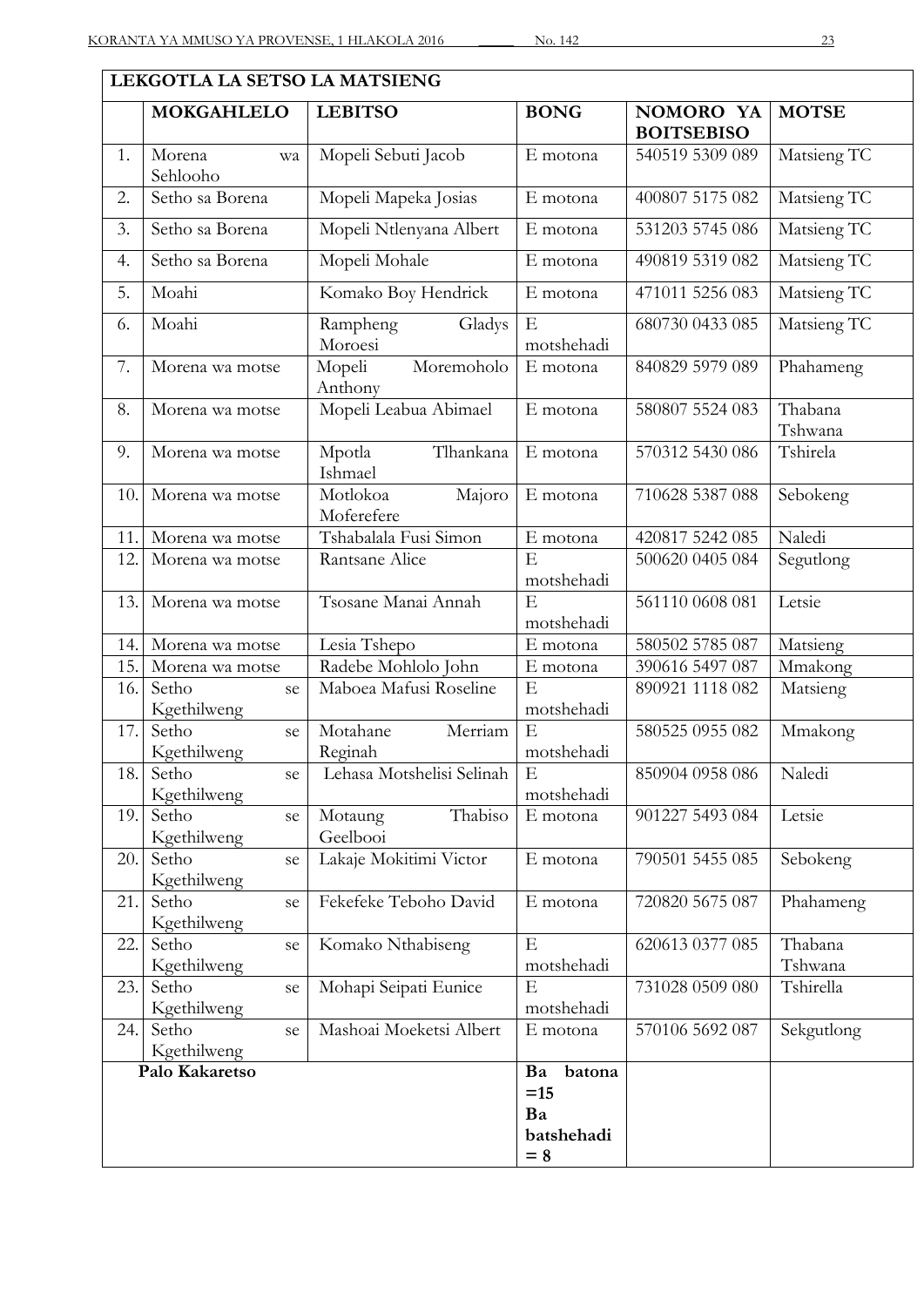|                  | PHOMOLONG TRADITIONAL COUNCIL |                                |               |                  |                |  |  |
|------------------|-------------------------------|--------------------------------|---------------|------------------|----------------|--|--|
|                  | <b>CATEGORY</b>               | <b>NAME</b>                    | <b>GENDER</b> | <b>ID NUMBER</b> | <b>VILLAGE</b> |  |  |
| 1.               | Traditional<br>Senior         | Mota Montoeli Dugaard          | Male          | 761014 5323 084  | Phomolong      |  |  |
|                  | Leader                        |                                |               |                  | TC             |  |  |
| 2.               | Family<br>Royal               | Mota Boshoane Inocentia        | Female        | 790205 0316 082  | Phomolong      |  |  |
|                  | Member                        |                                |               |                  | <b>TC</b>      |  |  |
| 3.               | Family<br>Royal               | Ramaili Matete Clarah          | Female        | 470729 0560 081  | Phomolong      |  |  |
|                  | Member                        |                                |               |                  | <b>TC</b>      |  |  |
| 4.               | Family<br>Royal               | Mota Matooane                  | Male          | 830912 6137 089  | Phomolong      |  |  |
|                  | Member                        |                                |               |                  | <b>TC</b>      |  |  |
| $\overline{5}$ . | Ordinary Community            | Motloung Jeremia Lefuma        | Male          | 520304 5302 085  | Phomolong      |  |  |
|                  | Member                        |                                |               |                  | TC             |  |  |
| 6.               | Ordinary Community            | Mokoena<br>Ntebohiseng         | Female        | 740723 0684 086  | Phomolong      |  |  |
|                  | Member                        | Rosemary                       |               |                  | TC             |  |  |
| 7.               | Headman                       | Motlalepula<br>Lesedi          | Male          | 471116 5339 084  | Sedibeng       |  |  |
|                  |                               | Sprinkaan                      |               |                  |                |  |  |
| 8.               | Headman                       | Mahase Mahase Peter            | Male          | 550905 5798 081  | Moeding        |  |  |
| 9.               | Headman                       | Letsela<br>Morobinyana         | Male          | 340108 5140 082  | Phomolong      |  |  |
|                  |                               | Jameson                        |               |                  |                |  |  |
| 10.              | Headman                       | Tsotetsi Mosebetsi Lipi        | Male          | 420614 5569 082  | Malekunutu     |  |  |
| 11.              | Headman                       | Twala Lefera Fanyan            | Male          | 350209 5110 088  | Sejwalejwale   |  |  |
| 12.              | Headman                       | Molefe Leoka Samjel            | Male          | 420310 5527 085  | Sobia          |  |  |
| 13.              | Headman                       | Tsotetsi<br>Mphahleleng        | Female        | 661216 0485 088  | Makhemeng      |  |  |
|                  |                               | Martha                         |               |                  |                |  |  |
| 14.              | Headman                       | Monei Ntsie Caifas             | Male          | 270912 5105 084  | Marabeng       |  |  |
| 15.              | Headman                       | Ramaili Makhala Johannes       | Male          | 421214 5540 081  | Masianokeng    |  |  |
| 16.              | <b>Elected Member</b>         | Tsotetsi Moorosi Alfred        | Male          | 510528 5548 089  | Phomolong      |  |  |
| 17.              | <b>Elected Member</b>         | Moloi Salminah Merriam         | Female        | 550814 0339 083  | Sobea          |  |  |
| 18.              | Elected Member                | Thebele Elliot                 | Male          | 450621 5427 081  | Moeding        |  |  |
| 19.              | <b>Elected Member</b>         | Mamakhooa<br>Monyatso          | Female        | 751011 0345 080  | Sedibeng       |  |  |
|                  |                               | Gladys                         |               |                  |                |  |  |
| 20.              | Elected Member                | Montsheng   Female<br>Motitsoe |               | 680628 0661 087  | Sejwalejwale   |  |  |
|                  |                               | Pauline                        |               |                  |                |  |  |
| 21.              | <b>Elected Member</b>         | Tshabalala Boy Mphaka          | Male          | 621219 5698 084  | Phokeng        |  |  |
| 22.              | <b>Elected Member</b>         | Majorobela Thabo David         | Male          | 830601 6238 084  | Masianokeng    |  |  |
| 23.              | <b>Elected Member</b>         | Maboea<br>Thomas               | Male          | 780314 5299 087  | Setlabotjha    |  |  |
|                  |                               | Maqaleng                       |               |                  |                |  |  |
| 24.              | <b>Elected Member</b>         | Mofokeng<br>Itumeleng          | Female        | 720209 1014 089  | Makhemeng      |  |  |
|                  |                               | Margaret                       | $Male = 16$   |                  |                |  |  |
|                  | Total                         |                                |               |                  |                |  |  |
|                  |                               |                                | Female=8      |                  |                |  |  |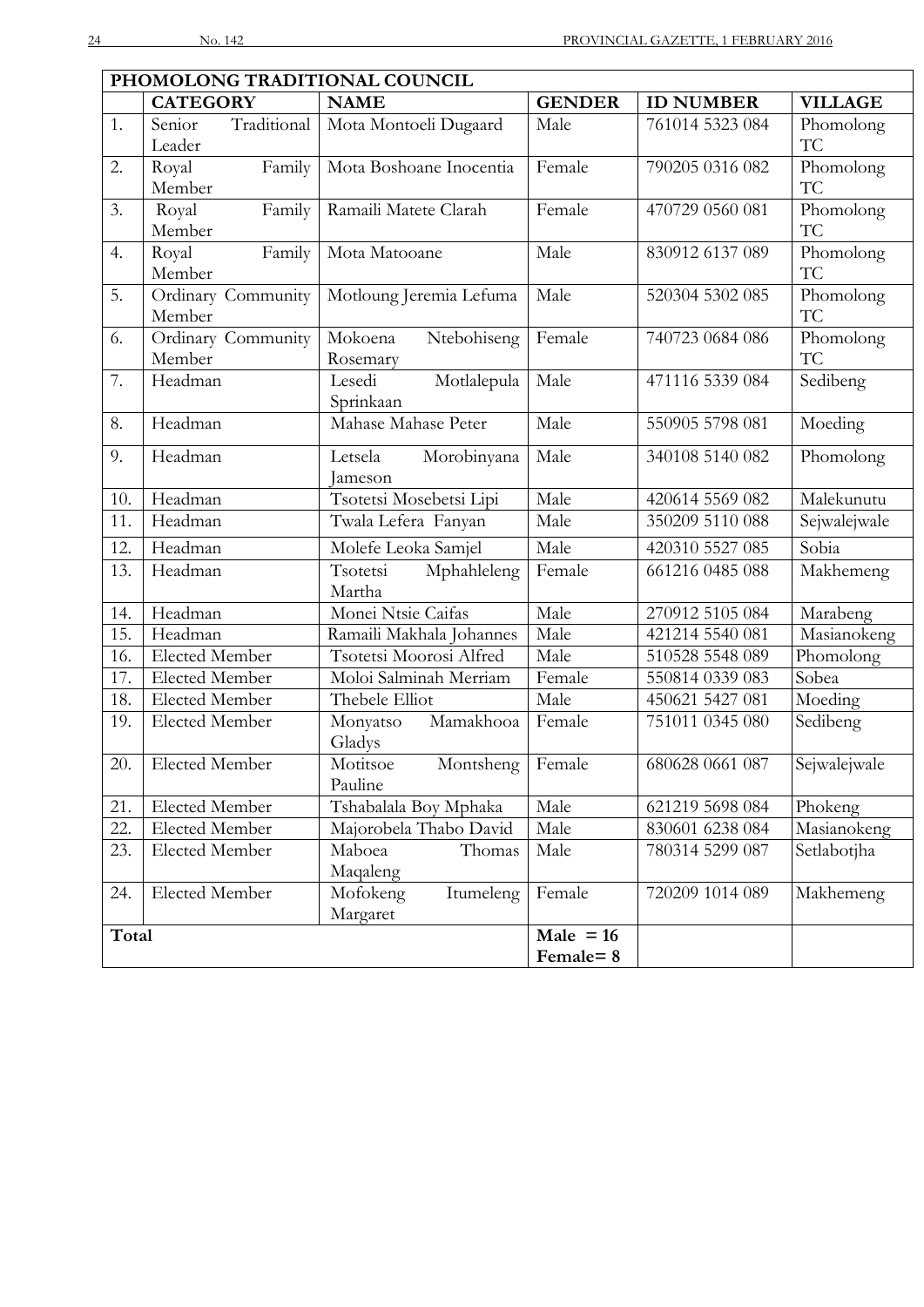|                | LEKGOTLA LA SETSO LA PHOMOLONG |                                                     |                           |                                |                   |  |  |
|----------------|--------------------------------|-----------------------------------------------------|---------------------------|--------------------------------|-------------------|--|--|
|                | <b>MOKGAHLELO</b>              | <b>LEBITSO</b>                                      | <b>BONG</b>               | NOMORO YA<br><b>BOITSEBISO</b> | <b>MOTSE</b>      |  |  |
| $\mathbf{1}$   | Morena wa Sehlooho             | Mota Montoeli Dugaard                               | E motona                  | 761014 5323 084                | Phomolong TC      |  |  |
| $\overline{2}$ | Setho sa Borena                | Mota Boshoane Inocentia                             | ${\bf E}$                 | 790205 0316 082                | Phomolong TC      |  |  |
|                |                                |                                                     | motshehadi                |                                |                   |  |  |
| $\overline{3}$ | Setho sa Borena                | Ramaili Matete Clarah                               | E<br>motshehadi           | 470729 0560 081                | Phomolong TC      |  |  |
| 4              | Setho sa Borena                | Mota Matooane                                       | E motona                  | 830912 6137 089                | Phomolong TC      |  |  |
| $\overline{5}$ | Ordinary Community<br>Member   | Motloung Jeremia Lefuma                             | E motona                  | 520304 5302 085                | Phomolong TC      |  |  |
| 6              | Ordinary Community<br>Member   | Ntebohiseng<br>Mokoena<br>Rosemary                  | $\mathbf E$<br>motshehadi | 740723 0684 086                | Phomolong TC      |  |  |
| 7              | Morena wa motse                | Lesedi<br>Motlalepula<br>Sprinkaan                  | E motona                  | 471116 5339 084                | Sedibeng          |  |  |
| 8              | Morena wa motse                | Mahase Mahase Peter                                 | E motona                  | 550905 5798 081                | Moeding           |  |  |
| 9              | Morena wa motse                | Letsela<br>Morobinyana<br>Jameson                   | E motona                  | 340108 5140 082                | Phomolong         |  |  |
| 10             | Morena wa motse                | Tsotetsi Mosebetsi Lipi                             | E motona                  | 420614 5569 082                | E<br>motonakunutu |  |  |
| 11             | Morena wa motse                | Twala Lefera Fanyan                                 | E motona                  | 350209 5110 088                | Sejwalejwale      |  |  |
| 12             | Morena wa motse                | Molefe Leoka Samjel                                 | E motona                  | 420310 5527 085                | Sobia             |  |  |
| 13             | Morena wa motse                | Tsotetsi<br>Mphahleleng<br>Martha                   | $\mathbf E$<br>motshehadi | 661216 0485 088                | Makhemeng         |  |  |
| 14             | Morena wa motse                | Monei Ntsie Caifas                                  | E motona                  | 270912 5105 084                | Marabeng          |  |  |
| 15             | Morena wa motse                | Ramaili Makhala Johannes                            | E motona                  | 421214 5540 081                | Masianokeng       |  |  |
| 16             | Setho se Kgethilweng           | Tsotetsi Moorosi Alfred                             | E motona                  | 510528 5548 089                | Phomolong         |  |  |
| 17             | Setho se Kgethilweng           | Moloi Salminah Merriam                              | E<br>motshehadi           | 550814 0339 083                | Sobea             |  |  |
| 18             | Setho se Kgethilweng           | Thebele Elliot                                      | E motona                  | 450621 5427 081                | Moeding           |  |  |
| 19             | Setho se Kgethilweng           | Mamakhooa<br>Monyatso<br>Gladys                     | E<br>motshehadi           | 751011 0345 080                | Sedibeng          |  |  |
| 20             | Setho se Kgethilweng           | Montsheng<br>Motitsoe<br>Pauline                    | $\mathbf E$<br>motshehadi | 680628 0661 087                | Sejwalejwale      |  |  |
| 21             | Setho se Kgethilweng           | Tshabalala Boy Mphaka                               | E motona                  | 621219 5698 084                | Phokeng           |  |  |
| 22             | Setho se Kgethilweng           | Majorobela Thabo David                              | E motona                  | 830601 6238 084                | Masianokeng       |  |  |
| 23             | Setho se Kgethilweng           | Maboea<br>Thomas<br>Maqaleng                        | E motona                  | 780314 5299 087                | Setlabotjha       |  |  |
| 24             | Setho se Kgethilweng           | Mofokeng<br>Itumeleng<br>Margaret                   | $\mathbf E$<br>motshehadi | 720209 1014 089                | Makhemeng         |  |  |
| Palo Kakaretso |                                | Ba<br>batona<br>$= 16$<br>Ba<br>batshehadi<br>$= 8$ |                           |                                |                   |  |  |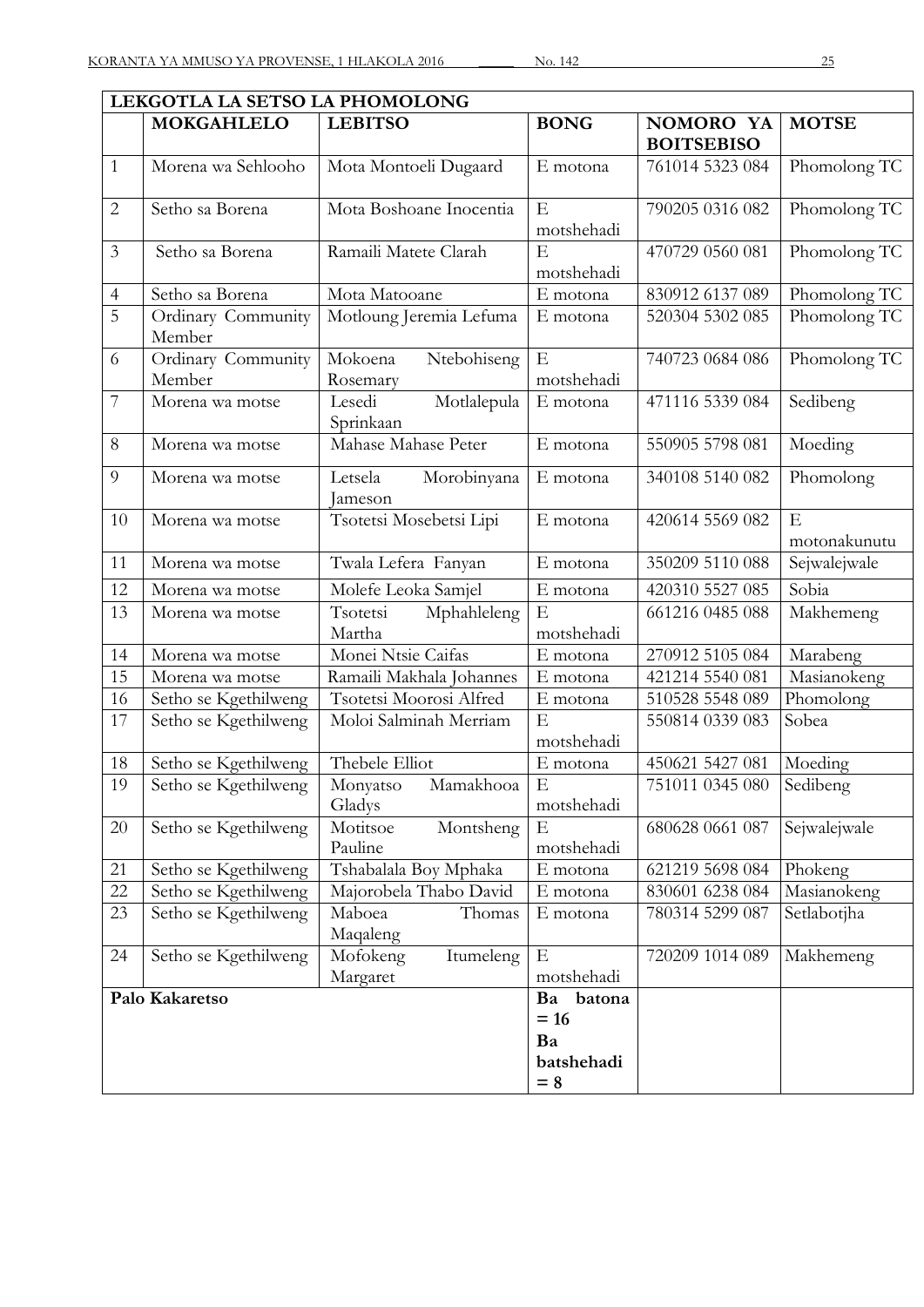|       | <b>CATEGORY</b>       | <b>NAME</b>              | <b>GENDER</b> | <b>ID NUMBER</b> | <b>VILLAGE</b>     |
|-------|-----------------------|--------------------------|---------------|------------------|--------------------|
| 1.    | Senior                | Mopeli<br>Letho<br>Lefa  | Male          | 900710 5346 080  | Monontsha TC       |
|       | Traditional           | Machakela                |               |                  |                    |
|       | Leaders               |                          |               |                  |                    |
| 2.    | Royal<br>Family       | Mopeli Ntsebo Rina       | Female        | 730404 0529 082  | Monontsha TC       |
|       | Member                |                          |               |                  |                    |
| 3.    | Family<br>Royal       | Mopeli Hakeephe          | Male          | 431204 5229 080  | Monontsha TC       |
|       | Member                |                          |               |                  |                    |
| 4.    | Royal<br>Family       | Nhlapho Litsietsi Ester  | Female        | 710121 0560 081  | Monontsha TC       |
|       | Member                |                          |               |                  |                    |
| 5.    | Ordinary              | Mahanke Toloko Stephen   | Male          | 620521 5385 088  | Monontsha TC       |
|       | Community             |                          |               |                  |                    |
|       | Member                |                          |               |                  |                    |
| 6.    | Headman               | Mopeli<br>Libenyana      | Male          | 480302 5567 085  | Monontsha          |
|       |                       | Badenhorst               |               |                  |                    |
| 7.    | Headman               | Moloi Rampoi Daniel      | Male          | 371106 5157 082  | Paballong          |
| 8.    | Headman               | Mopedi Sefofo Edward     | Male          | 560127 5417 087  | Poelong and Tseki  |
| 9.    | Headman               | Mopedi Moshoeshoe Cetric | Male          | 810713 5933 088  | Dithotaneng        |
| 10.   | Headwoman             | Mopeli Tsebiso Adelinah  | Female        | 580404 1025 081  | Hlatseng, Leratong |
|       |                       |                          |               |                  | and Sehlajaneng    |
| 11.   | Acting Headman        | Ngcobo Lazaro            | Male          | 490201 5773 081  | Makgalaneng        |
| 12.   | <b>Elected Member</b> | Khoetha Matogo Julia     | Female        | 580805 0814 087  | Setsoto            |
| 13.   | Elected Member        | Maphalala Abel Bluesky   | Male          | 740414 5706 088  |                    |
| 14.   | <b>Elected Member</b> | Rapabi Thabo Meshack     | Male          | 850727 6037 088  | Monontsha          |
| 15.   | <b>Elected Member</b> | Selepe Rashetane Ezekiel | Male          | 740504 5786 088  | Lebohang           |
| 16.   | Elected Member        | Setai Maria Mapiile      | Female        | 630531 0742 082  | Dithotaneng        |
| 17.   | <b>Elected Member</b> | Makhotla Mmalebea Selina | Female        | 820420 0595 080  | Hlatseng           |
| 18.   | <b>Elected Member</b> | Pholo Isaac Galanje      | Male          | 700415 5949 089  | Mamosa             |
| Total |                       |                          | Male $=12$    |                  |                    |
|       |                       |                          | Female $= 6$  |                  |                    |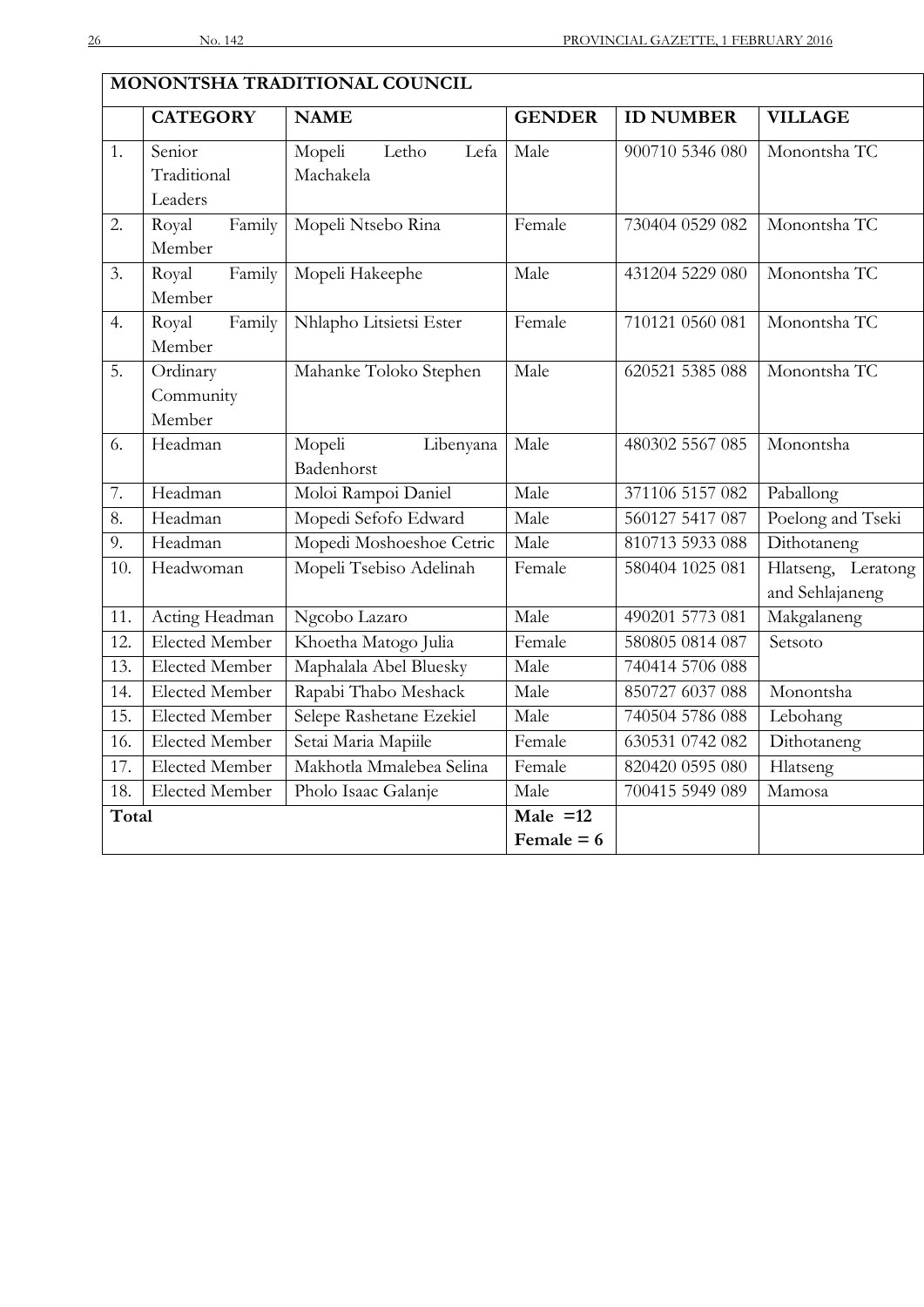|     | LEKGOTLA LA SETSO LA MONONTSHA |                                           |                             |                                          |                                            |  |  |
|-----|--------------------------------|-------------------------------------------|-----------------------------|------------------------------------------|--------------------------------------------|--|--|
|     | <b>MOKGAHLELO</b>              | <b>LEBITSO</b>                            | <b>BONG</b>                 | <b>NOMORO</b><br>YA<br><b>BOITSEBISO</b> | <b>MOTSE</b>                               |  |  |
| 1.  | Marena<br>wa<br>Sehlooho       | Mopeli<br>Letho<br>Lefa<br>Machakela      | E motona                    | 900710 5346 080                          | Monontsha TC                               |  |  |
| 2.  | Setho sa Borena                | Mopeli Ntsebo Rina                        | E motshehadi                | 730404 0529 082                          | Monontsha TC                               |  |  |
| 3.  | Setho sa Borena                | Mopeli Hakeephe                           | E motona                    | 431204 5229 080                          | Monontsha TC                               |  |  |
| 4.  | Setho sa Borena                | Nhlapho Litsietsi Ester                   | E motshehadi                | 710121 0560 081                          | Monontsha TC                               |  |  |
| 5.  | Moahi                          | Mahanke<br>Toloko<br>Stephen              | E motona                    | 620521 5385 088                          | Monontsha TC                               |  |  |
| 6.  | Morena wa motse                | Mopeli<br>Libenyana<br>Badenhorst         | E motona                    | 480302 5567 085                          | Monontsha                                  |  |  |
| 7.  | Morena wa motse                | Moloi Rampoi Daniel                       | E motona                    | 371106 5157 082                          | Paballong                                  |  |  |
| 8.  | Morena wa motse                | Mopedi Sefofo Edward                      | E motona                    | 560127 5417 087                          | Poelong<br>le<br>Tseki                     |  |  |
| 9.  | Morena wa motse                | Mopedi<br>Moshoeshoe<br>Cetric            | E motona                    | 810713 5933 088                          | Dithotaneng                                |  |  |
| 10. | Morena wa motse                | Tsebiso<br>Mopeli<br>Adelinah             | E motshehadi                | 580404 1025 081                          | Hlatseng,<br>Leratong<br>le<br>Sehlajaneng |  |  |
| 11. | Acting Morena                  | Ngcobo Lazaro                             | E motona                    | 490201 5773 081                          | Makgalaneng                                |  |  |
| 12. | Setho<br>se<br>Kgethilweng     | Khoetha Matogo Julia                      | E motshehadi                | 580805 0814 087                          | Setsoto                                    |  |  |
| 13. | Setho<br>se<br>Kgethilweng     | Maphalala<br>Abel<br>Bluesky              | E motona                    | 740414 5706 088                          |                                            |  |  |
| 14. | Setho<br>se<br>Kgethilweng     | Rapabi<br>Thabo<br>Meshack                | E motona                    | 850727 6037 088                          | Monontsha                                  |  |  |
| 15. | Setho<br>se<br>Kgethilweng     | Selepe<br>Rashetane<br>Ezekiel            | E motona                    | 740504 5786 088                          | Lebohang                                   |  |  |
| 16. | Setho<br>se<br>Kgethilweng     | Setai Maria Mapiile                       | E motshehadi                | 630531 0742 082                          | Dithotaneng                                |  |  |
| 17. | Setho<br>se<br>Kgethilweng     | Makhotla<br><b>ME</b><br>motonabea Selina | E motshehadi                | 820420 0595 080                          | Hlatseng                                   |  |  |
| 18. | Setho<br>se<br>Kgethilweng     | Pholo Isaac Galanje                       | E motona                    | 700415 5949 089                          | Mamosa                                     |  |  |
|     | Palo Kakaretso                 |                                           | Ba<br>batona<br>$=12$<br>Ba |                                          |                                            |  |  |
|     |                                |                                           | batshehadi =                |                                          |                                            |  |  |
|     |                                |                                           | 6                           |                                          |                                            |  |  |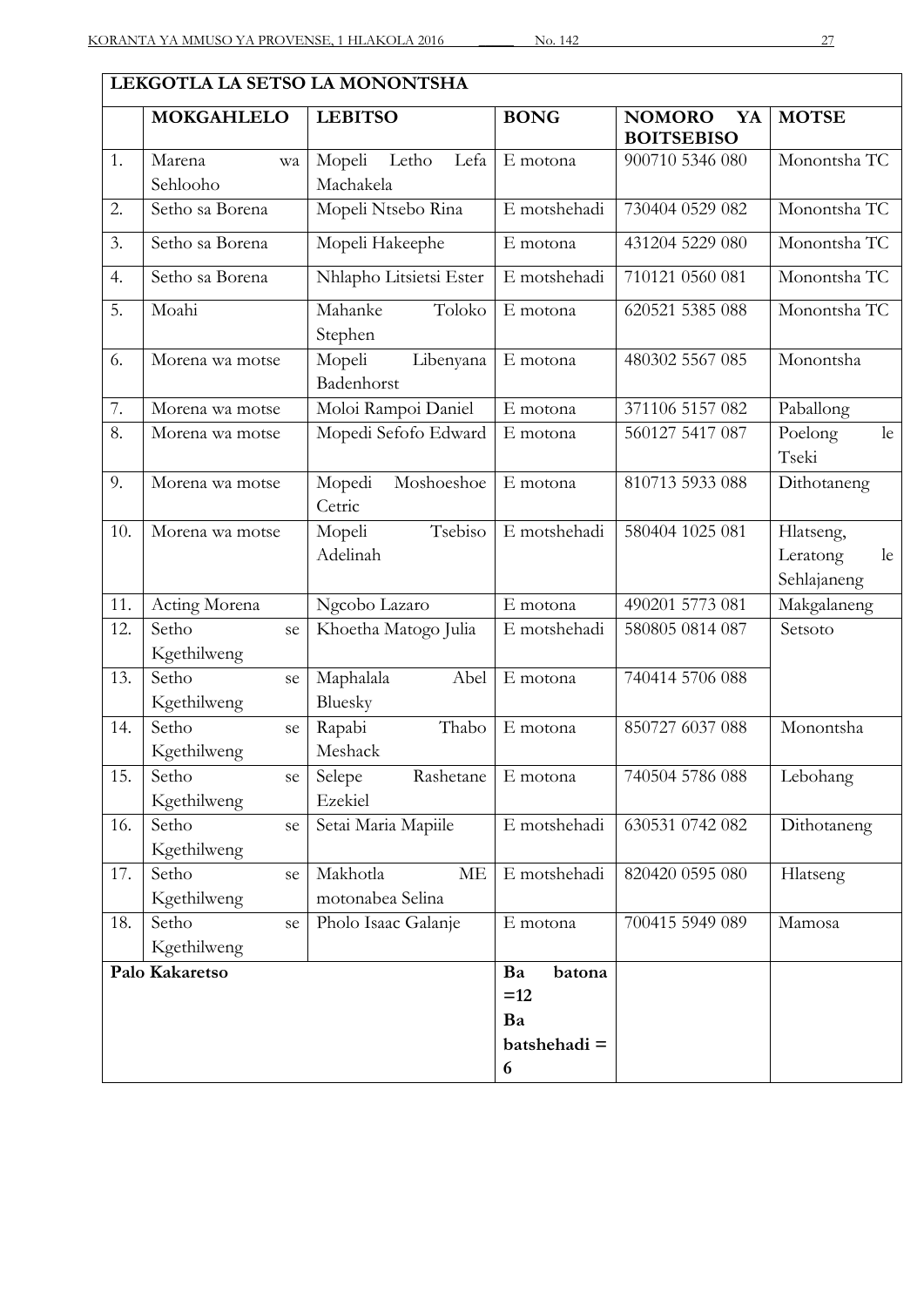## **2. SHORT TITLE**

These Regulations shall be called Recognition of Reconstituted Traditional Councils and Proclamation of Names of Selected and Elected Members of Traditional Councils Regulations, 2016.